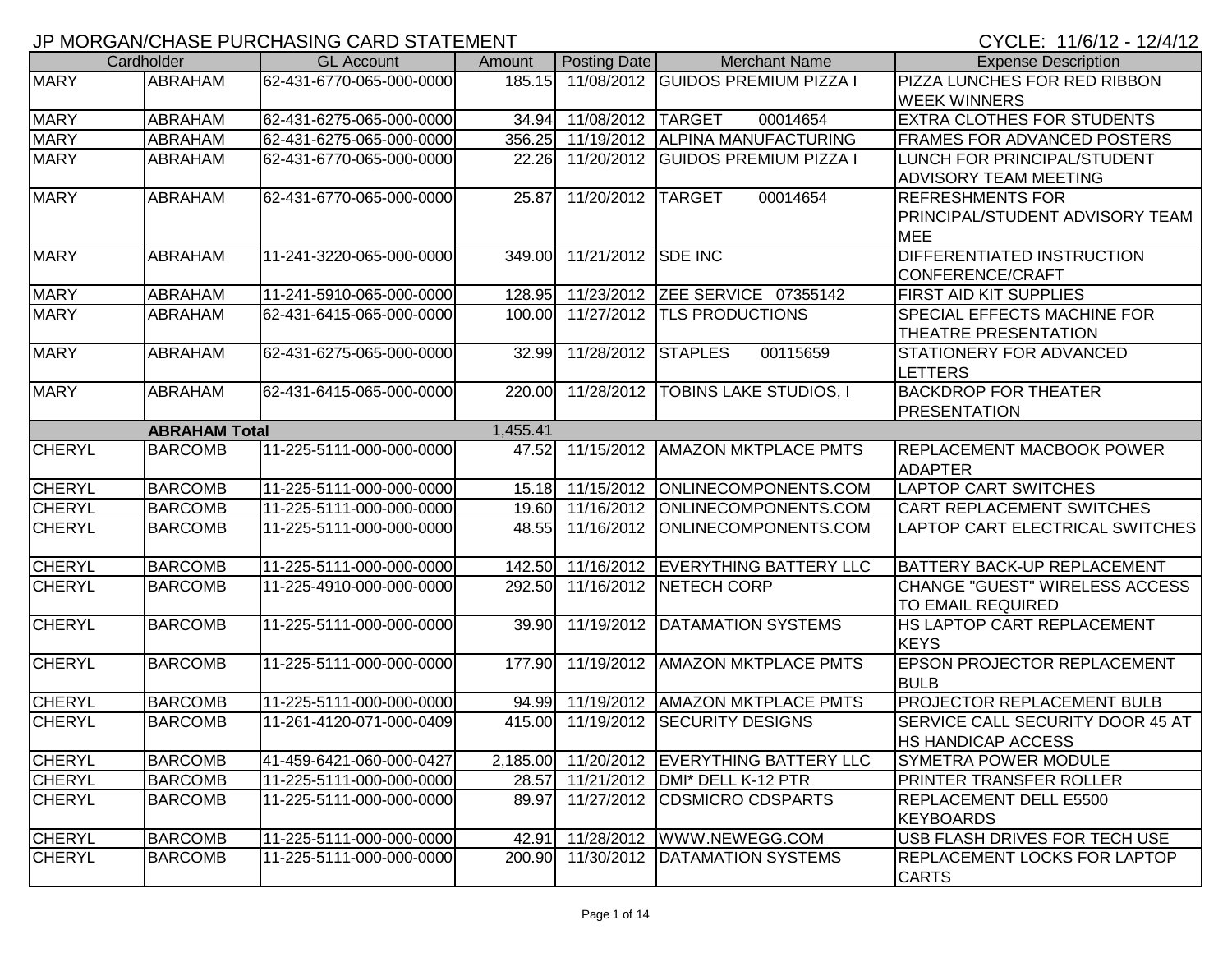|                | Cardholder           | <b>GL Account</b>        | Amount   | Posting Date            | <b>Merchant Name</b>                   | <b>Expense Description</b>                                     |
|----------------|----------------------|--------------------------|----------|-------------------------|----------------------------------------|----------------------------------------------------------------|
|                | <b>BARCOMB Total</b> |                          | 3,840.99 |                         |                                        |                                                                |
| <b>STEVEN</b>  | <b>BARR</b>          | 11-252-7910-000-000-0000 | 52.35    |                         | 11/29/2012   PANERA BREAD #667         | <b>DINNER MEETING WITH VICKIE</b><br>MARKAVITCH, BILL PEARSON, |
|                | <b>BARR Total</b>    |                          | 52.35    |                         |                                        |                                                                |
| <b>STACEY</b>  | <b>BECKER</b>        | 11-112-5110-065-051-0000 | 238.82   |                         | 11/15/2012 J W PEPPER                  | <b>CHORAL MUSIC</b>                                            |
| <b>STACEY</b>  | <b>BECKER</b>        | 11-112-5110-065-051-0000 | 3.50     |                         | 11/16/2012 J W PEPPER                  | <b>CHORAL MUSIC</b>                                            |
| <b>STACEY</b>  | <b>BECKER</b>        | 11-112-5110-065-051-0000 | 75.54    |                         | 11/19/2012 J W PEPPER                  | <b>CHORAL MUSIC</b>                                            |
| <b>STACEY</b>  | <b>BECKER</b>        | 11-112-5110-065-051-0000 | 13.29    |                         | 11/27/2012 J W PEPPER                  | <b>CHORAL MUSIC</b>                                            |
|                | <b>BECKER Total</b>  |                          | 331.15   |                         |                                        |                                                                |
| <b>HOLLY</b>   | <b>BENGLE</b>        | 11-351-5110-000-953-0000 | 24.99    |                         | 11/16/2012 GAMESTOP #4961              | <b>REMOTE FOR GAMING SYSTEM FOR</b><br><b>KIDS TO USE</b>      |
| <b>HOLLY</b>   | <b>BENGLE</b>        | 11-351-5110-000-953-0000 |          |                         | 27.98 11/16/2012 OFFICE MAX            | <b>ADDING MACHINE</b>                                          |
| <b>HOLLY</b>   | <b>BENGLE</b>        | 11-351-5110-000-953-0000 |          | 18.19 11/19/2012 TARGET | 00003533                               | <b>PUZZLES FOR PROGRAM</b>                                     |
|                | <b>BENGLE Total</b>  |                          | 71.16    |                         |                                        |                                                                |
| <b>SANDRA</b>  | <b>BRASIL</b>        | 62-431-6216-055-000-0000 |          |                         | 406.14 11/06/2012 SSI*SCHOOL SPECIALTY | <b>CAMP SUPPLIES</b>                                           |
| <b>SANDRA</b>  | <b>BRASIL</b>        | 11-111-5110-055-025-0000 | 59.72    |                         | 11/06/2012 SSI*SCHOOL SPECIALTY        | BURRY/WHITTY CLASSROOM<br><b>SUPPLIES</b>                      |
| <b>SANDRA</b>  | <b>BRASIL</b>        | 11-111-5110-055-065-0000 | 28.39    |                         | 11/12/2012   FLUKERFARMS.COM           | <b>SCIENCE SUPPLIES-CRICKETS</b>                               |
| <b>SANDRA</b>  | <b>BRASIL</b>        | 11-222-5310-055-000-0000 | 5.36     |                         | 11/12/2012 AMAZON MKTPLACE PMTS        | <b>BOOKS FOR MEDIA CENTER</b>                                  |
| <b>SANDRA</b>  | <b>BRASIL</b>        | 11-222-5310-055-000-0000 | 16.67    |                         | 11/12/2012 AMAZON.COM                  | <b>BOOKS FOR MEDIA CENTER</b>                                  |
| <b>SANDRA</b>  | <b>BRASIL</b>        | 11-222-5410-055-000-0000 | 15.87    |                         | 11/12/2012 AMAZON MKTPLACE PMTS        | <b>BOOKS FOR MEDIA CENTER</b>                                  |
| <b>SANDRA</b>  | <b>BRASIL</b>        | 11-222-5310-055-000-0000 | 11.28    |                         | 11/12/2012 AMAZON MKTPLACE PMTS        | <b>BOOKS FOR MEDIA CENTER</b>                                  |
| <b>SANDRA</b>  | <b>BRASIL</b>        | 11-222-5310-055-000-0000 | 17.18    |                         | 11/13/2012   AMAZON MKTPLACE PMTS      | <b>MEDIA CENTER BOOKS</b>                                      |
| <b>SANDRA</b>  | <b>BRASIL</b>        | 11-111-5110-055-060-0000 | 29.95    |                         | 11/14/2012   LEARNING A-Z              | <b>READING MATERIALS</b>                                       |
| <b>SANDRA</b>  | <b>BRASIL</b>        | 11-111-5110-055-060-0000 |          |                         | 89.95 11/14/2012 LEARNING A-Z          | <b>READING MATERIALS</b>                                       |
| <b>SANDRA</b>  | <b>BRASIL</b>        | 11-111-5110-055-025-0000 | 323.39   |                         | 11/16/2012   DISCOUNTOFFICEITEMS       | <b>OFFICE SUPPLIES</b>                                         |
| <b>SANDRA</b>  | <b>BRASIL</b>        | 11-222-5310-055-000-0000 | 40.55    |                         | 11/30/2012 STAPLS7092861998000001      | <b>MEDIA CENTER SUPPLIES</b>                                   |
| <b>SANDRA</b>  | <b>BRASIL</b>        | 11-222-5990-055-000-0000 | 125.67   |                         | 12/03/2012   AMAZON.COM                | <b>MEDIA CENTER BOOKS</b>                                      |
| <b>SANDRA</b>  | <b>BRASIL</b>        | 11-222-5990-055-000-0000 | 38.67    |                         | 12/03/2012   DMI* DELL K-12 PTR        | <b>COLOR CARTRIDGES FOR PRINTER</b>                            |
| <b>SANDRA</b>  | <b>BRASIL</b>        | 11-222-5990-055-000-0000 | 5.67     |                         | 12/03/2012   AMAZON.COM                | <b>MEDIA CENTER BOOKS</b>                                      |
| <b>SANDRA</b>  | <b>BRASIL</b>        | 11-222-5310-055-000-0000 | 11.37    |                         | 12/03/2012 STAPLS7092861998002001      | <b>RE-SHIP BROKEN MATERIALS CREDIT</b><br><b>WAS GIVEN</b>     |
| <b>SANDRA</b>  | <b>BRASIL</b>        | 11-222-5310-055-000-0000 | $-11.37$ |                         | 12/03/2012 STAPLS7092861998001001      | <b>CREDIT OF BROKEN MATERIALS</b><br>DELIVERED (WASH WITH BEL  |
| <b>SANDRA</b>  | <b>BRASIL</b>        | 11-111-5110-055-025-0000 |          |                         | 89.95 12/03/2012 LEARNING A-Z          | <b>MATERIALS FOR NOLA BISHOP</b>                               |
| <b>SANDRA</b>  | <b>BRASIL</b>        | 11-222-5410-055-000-0000 |          |                         | 13.86 12/04/2012 AMAZON.COM            | <b>MEDIA CENTER BOOKS</b>                                      |
|                | <b>BRASIL Total</b>  |                          | 1,318.27 |                         |                                        |                                                                |
| <b>BETHANY</b> | <b>BRATNEY</b>       | 11-222-5310-071-000-0000 | 14.39    |                         | 11/19/2012 NEXT CHAPTER BOOKSTORE      | PURCHASE OF NEWLY RELEASED<br><b>MATERIALS FOR THE LMC</b>     |
| <b>BETHANY</b> | <b>BRATNEY</b>       | 11-222-5990-071-000-0000 | 179.99   |                         | 11/29/2012  LIBRARY VIDEO COMP         | PURCHASE OF DVDS FOR THE LMC                                   |
|                | <b>BRATNEY Total</b> |                          | 194.38   |                         |                                        |                                                                |
| <b>SUSAN</b>   | <b>BURNHAM</b>       | 62-431-6275-011-000-0000 | 247.15   |                         | 11/19/2012 ROCKY'S ROTISSERIE          | <b>STAFF DINNER DURING</b><br><b>CONFERENCES</b>               |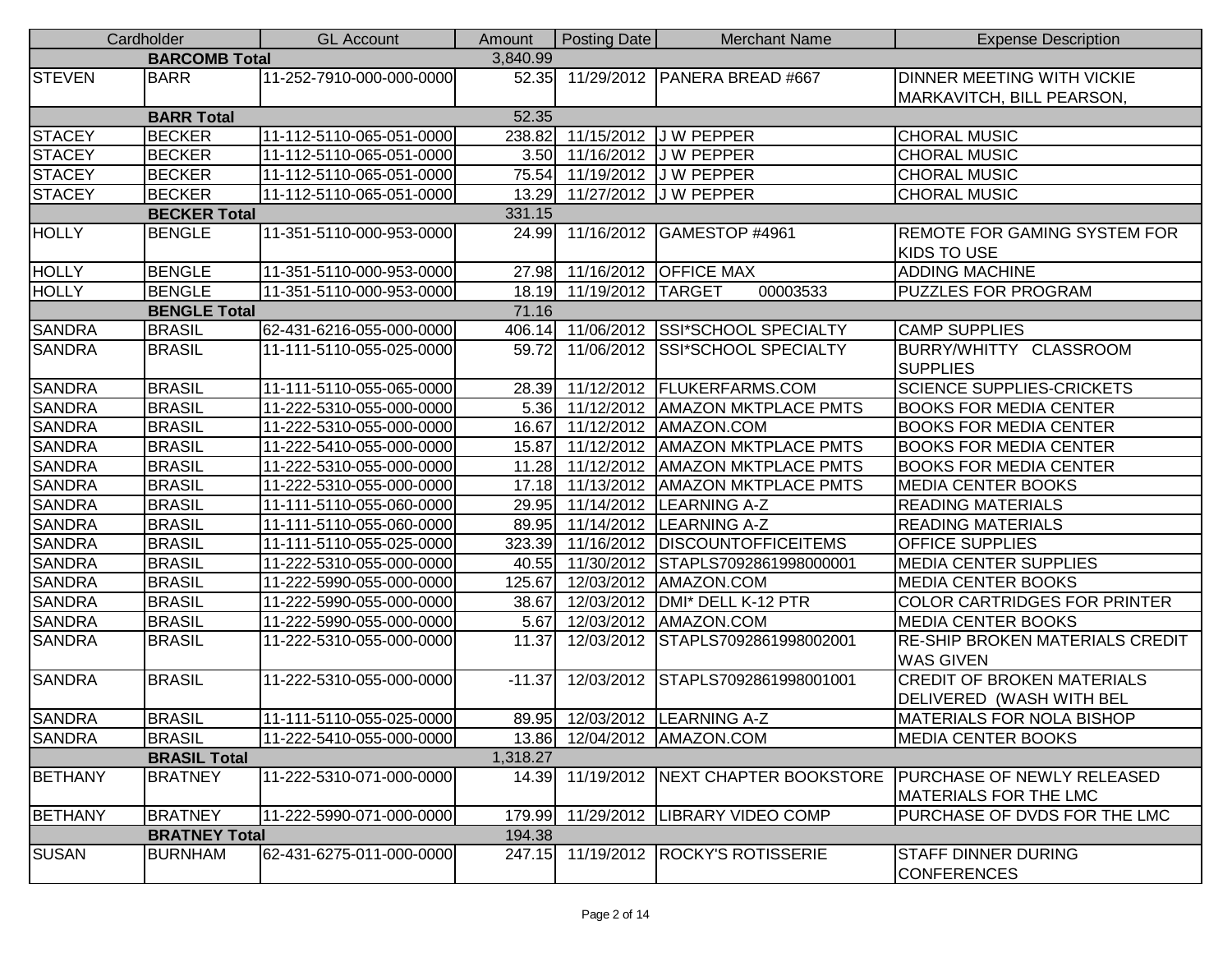|                  | Cardholder           | <b>GL Account</b>        | Amount    | Posting Date | <b>Merchant Name</b>                            | <b>Expense Description</b>                                           |
|------------------|----------------------|--------------------------|-----------|--------------|-------------------------------------------------|----------------------------------------------------------------------|
| <b>SUSAN</b>     | <b>BURNHAM</b>       | 62-431-6275-011-000-0000 | 47.86     |              | 11/29/2012 JET'S PIZZA # 150                    | <b>BOOK ROOM VOLUNTEER DINNER</b>                                    |
|                  | <b>BURNHAM Total</b> |                          | 295.01    |              |                                                 |                                                                      |
| <b>BETH</b>      | <b>CANALES</b>       | 11-113-5110-071-044-0000 | 19.96     |              | 11/08/2012   MEIJER INC #053<br>Q <sub>01</sub> | <b>DEPARTMENT SUPPLIES,</b>                                          |
|                  |                      |                          |           |              |                                                 | <b>REPLACEMENT DISHES, COOKING LAB</b>                               |
| <b>BETH</b>      | <b>CANALES</b>       |                          |           |              | 11/16/2012 MEIJER INC #054                      |                                                                      |
|                  |                      | 11-113-5110-071-044-0000 | 151.31    |              | Q <sub>01</sub>                                 | <b>DEPARTMENT SUPPLIES,</b><br><b>REPLACEMENT DISHES AND COOKING</b> |
|                  |                      |                          |           |              |                                                 |                                                                      |
| <b>BETH</b>      | <b>CANALES</b>       | 11-113-5110-071-044-0000 | 197.12    |              | 11/19/2012 WM SUPERCENTER#5893                  | <b>THANKSGIVING FEAST LAB SUPPLIES</b>                               |
|                  |                      |                          |           |              |                                                 |                                                                      |
| <b>BETH</b>      | <b>CANALES</b>       | 11-113-5110-071-044-0000 | 10.57     |              | 11/19/2012   WM SUPERCENTER#5893                | <b>MUFFIN TIN</b>                                                    |
| <b>BETH</b>      | <b>CANALES</b>       | 11-113-5110-071-044-0000 | 80.86     |              | 11/30/2012 OFFICE MAX                           | <b>DEPARTMENT SUPPLIES</b>                                           |
| <b>BETH</b>      | <b>CANALES</b>       | 11-113-5110-071-044-0000 | 83.73     |              | 12/03/2012   MEIJER INC #054<br>Q <sub>01</sub> | <b>BAKING/COOKING LAB SUPPLIES</b>                                   |
|                  | <b>CANALES Total</b> |                          | 543.55    |              |                                                 |                                                                      |
| <b>TERRI</b>     | <b>CLARK</b>         | 11-112-5110-065-041-0000 | 32.93     |              | 11/19/2012 JOANN ETC #1933                      | SUPPLIES FOR SEWING CLASS                                            |
|                  | <b>CLARK Total</b>   |                          | 32.93     |              |                                                 |                                                                      |
| <b>ROBERT</b>    | <b>COOLMAN</b>       | 11-261-5992-071-000-0000 | 454.22    |              | 11/07/2012 CITY ELECTRIC SUPPLY                 | HS MEDIA CENTER FORUM LIGHT                                          |
|                  |                      |                          |           |              |                                                 | <b>BALLAST</b>                                                       |
| <b>ROBERT</b>    | <b>COOLMAN</b>       | 11-261-5992-071-000-0000 | $-44.84$  | 11/07/2012   | <b>CITY ELECTRIC SUPPLY</b>                     | <b>REFUND OF CHARGE FROM LAST</b>                                    |
|                  |                      |                          |           |              |                                                 | MONTH TO CORRECT TAX ADDE                                            |
| <b>ROBERT</b>    | <b>COOLMAN</b>       | 11-261-5992-071-000-0000 | 42.30     |              | 11/07/2012 CITY ELECTRIC SUPPLY                 | CORRECTING CHARGE FROM LAST                                          |
|                  |                      |                          |           |              |                                                 | <b>BILLING PERIOD NO TAX AD</b>                                      |
| <b>ROBERT</b>    | COOLMAN              | 11-261-5992-000-000-0000 |           |              | 320.35 11/07/2012 AMERICAN TIME & SIGNAL        | <b>MTCE RIBBON</b>                                                   |
| <b>ROBERT</b>    | COOLMAN              | 11-261-5992-000-000-0000 |           |              | 360.00 11/09/2012 CONSERVA ELECTRIC SUPP        | <b>MTCE STOCK</b>                                                    |
| <b>ROBERT</b>    | <b>COOLMAN</b>       | 11-261-5992-000-000-0000 | 165.00    | 11/12/2012   | <b>CONSERVA ELECTRIC SUPP</b>                   | <b>MTCE EMERGENCY BACKUP</b>                                         |
| <b>ROBERT</b>    | <b>COOLMAN</b>       | 11-261-5992-012-000-0000 | 539.00    | 11/14/2012   | CONSERVA ELECTRIC SUPP                          | OH GYM LIGHT LAMPS                                                   |
| <b>ROBERT</b>    | <b>COOLMAN</b>       | 11-261-5992-071-000-0000 | 238.50    |              | 11/15/2012 CONSERVA ELECTRIC SUPP               | <b>HS LAMPS</b>                                                      |
| <b>ROBERT</b>    | <b>COOLMAN</b>       | 11-261-5992-000-000-0000 | 2.35      |              | 11/16/2012   WW GRAINGER                        | <b>IMTCE TEST EQUIPMENT</b>                                          |
| <b>ROBERT</b>    | <b>COOLMAN</b>       | 11-261-5992-000-000-0000 | 80.42     |              | 11/21/2012   WW GRAINGER                        | <b>MTCE TESTER</b>                                                   |
| <b>ROBERT</b>    | <b>COOLMAN</b>       | 11-261-5992-000-000-0000 | 12.22     |              | 11/21/2012   WW GRAINGER                        | <b>MTCE TEST LEADS</b>                                               |
| <b>ROBERT</b>    | COOLMAN              | 11-261-5992-013-000-0000 | 175.94    |              | 11/21/2012 CONSERVA ELECTRIC SUPP               | <b>NW LIGHT BALLASTS</b>                                             |
| ROBERT           | <b>COOLMAN</b>       | 11-261-5992-000-000-0000 | 588.00    |              | 11/27/2012 CONSERVA ELECTRIC SUPP               | <b>MTCE ELEM. GYM LIGHTS</b>                                         |
| <b>ROBERT</b>    | COOLMAN              | 11-261-5992-000-000-0000 | 137.58    | 11/28/2012   | <b>CONSERVA ELECTRIC SUPP</b>                   | <b>MTCE STOCK LAMPS</b>                                              |
| <b>ROBERT</b>    | <b>COOLMAN</b>       | 11-261-5992-000-000-0000 | 225.09    |              | 11/28/2012 CONSERVA ELECTRIC SUPP               | <b>MTCE STOCK LAMPS</b>                                              |
| <b>ROBERT</b>    | <b>COOLMAN</b>       | 11-261-5992-000-000-0000 |           |              | 470.00 11/28/2012 RAY ELECTRIC NOVI             | IMTCE ELEM GYM LIGHT BALLASTS                                        |
| <b>ROBERT</b>    | <b>COOLMAN</b>       | 11-261-5992-065-000-0000 |           |              | 12.90 11/29/2012 CONSERVA ELECTRIC SUPP         | <b>MS LAMPS AUD</b>                                                  |
| <b>ROBERT</b>    | <b>COOLMAN</b>       | 11-261-5992-071-000-0000 | 407.90    |              | 11/29/2012 CONSERVA ELECTRIC SUPP               | <b>HS LAMPS</b>                                                      |
| <b>ROBERT</b>    | <b>COOLMAN</b>       | 11-261-5992-005-000-0000 |           |              | 417.38 12/04/2012 CITY ELECTRIC SUPPLY          | <b>MTCE HI-LO CHARGER</b>                                            |
| <b>ROBERT</b>    | <b>COOLMAN</b>       | 11-261-5992-005-000-0000 | 16.73     |              | 12/04/2012 CITY ELECTRIC SUPPLY                 | <b>MTCE HI-LO CHARGER</b>                                            |
|                  | <b>COOLMAN Total</b> |                          | 4,621.04  |              |                                                 |                                                                      |
| <b>CHRISTINE</b> | <b>DIATIKAR</b>      | 11-113-5997-071-049-0000 | 11,389.99 |              | 11/13/2012 GCI*MUSICIAN'S FRIEND                | PO 20930, HS INSTRUMENTS                                             |
| <b>CHRISTINE</b> | <b>DIATIKAR</b>      | 62-431-6653-071-000-0000 | 2,172.44  |              | 11/20/2012 SSI*SCHOOL SPECIALTY                 | SPLIT - PO 20514, BULLETIN BOARD                                     |
|                  |                      |                          |           |              |                                                 | CABINETS (31.23%)                                                    |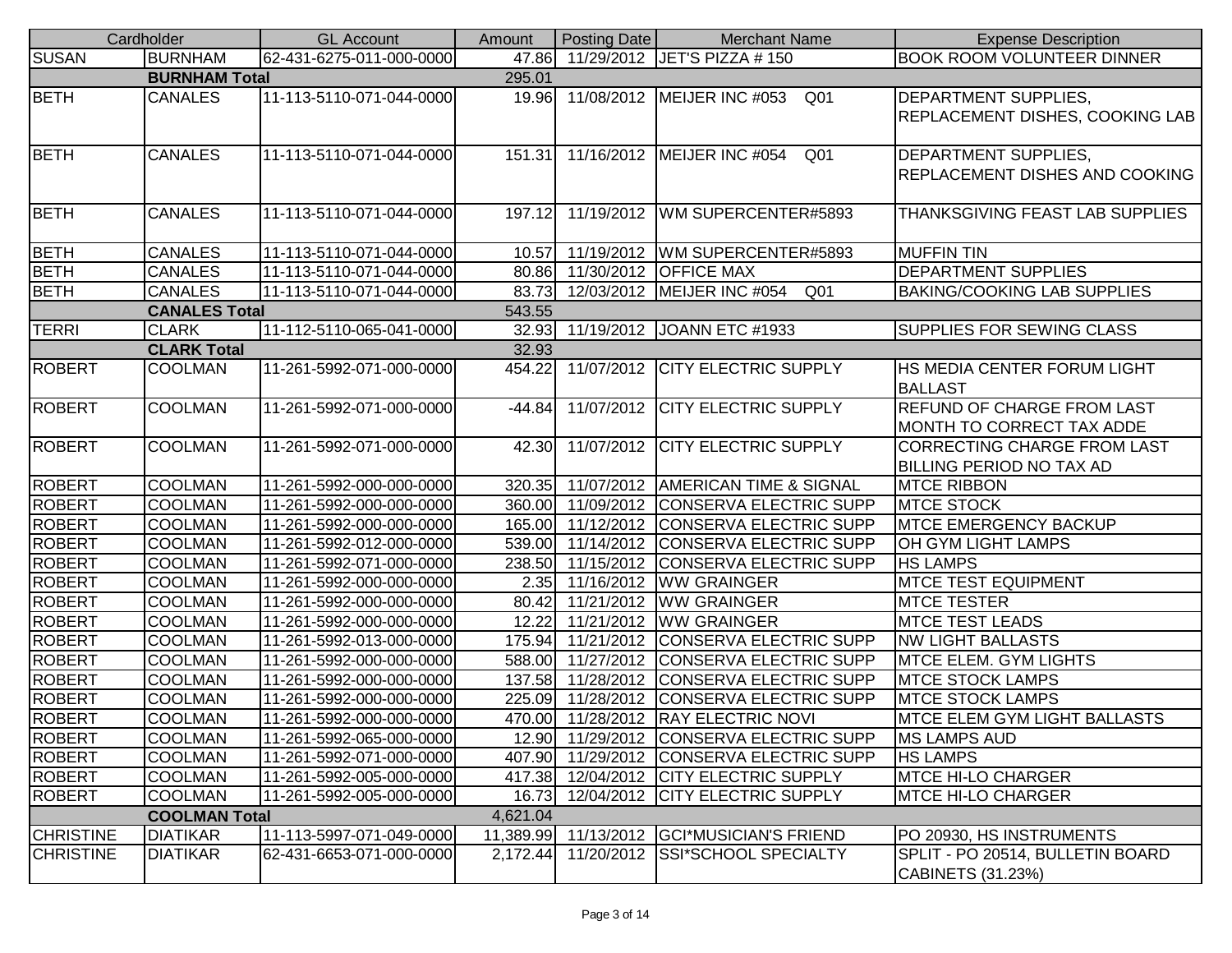|                  | Cardholder      | <b>GL Account</b>        | Amount    | <b>Posting Date</b>         | <b>Merchant Name</b>                      | <b>Expense Description</b>          |
|------------------|-----------------|--------------------------|-----------|-----------------------------|-------------------------------------------|-------------------------------------|
| <b>CHRISTINE</b> | <b>DIATIKAR</b> | 11-111-5110-012-025-0000 |           |                             | 116.19 11/20/2012 SSI*SCHOOL SPECIALTY    | SPLIT - PO 21392, SUPPLIES (1.67%)  |
| <b>CHRISTINE</b> | <b>DIATIKAR</b> | 11-111-5110-015-025-0000 |           |                             | 67.14 11/20/2012 SSI*SCHOOL SPECIALTY     | SPLIT - PO 21474, SUPPLIES (0.97%)  |
| <b>CHRISTINE</b> | <b>DIATIKAR</b> | 11-122-5110-012-194-0000 |           |                             | 92.94 11/20/2012 SSI*SCHOOL SPECIALTY     | SPLIT - PO 20517, SUPPLIES (1.34%)  |
| <b>CHRISTINE</b> | <b>DIATIKAR</b> | 11-113-5110-071-010-0000 |           |                             | 426.23 11/20/2012 SSI*SCHOOL SPECIALTY    | SPLIT - PO 20565, SUPPLIES (6.13%)  |
| <b>CHRISTINE</b> | DIATIKAR        | 11-113-5110-071-010-0000 | 136.57    |                             | 11/20/2012 SSI*SCHOOL SPECIALTY           | SPLIT - PO 21338, SUPPLIES (1.96%)  |
| <b>CHRISTINE</b> | <b>DIATIKAR</b> | 11-111-5110-011-025-0000 | 25.31     |                             | 11/20/2012 SSI*SCHOOL SPECIALTY           | SPLIT - PO 20505, SUPPLIES (0.36%)  |
| <b>CHRISTINE</b> | <b>DIATIKAR</b> | 11-111-5110-011-025-0000 | 44.42     |                             | 11/20/2012 SSI*SCHOOL SPECIALTY           | SPLIT - PO 20509, SUPPLIES (0.64%)  |
| <b>CHRISTINE</b> | <b>DIATIKAR</b> | 11-111-5110-011-025-0000 | 49.72     |                             | 11/20/2012 SSI*SCHOOL SPECIALTY           | SPLIT - PO 20505, SUPPLIES (0.71%)  |
| <b>CHRISTINE</b> | <b>DIATIKAR</b> | 11-111-5110-011-025-0000 |           | 45.79 11/20/2012            | SSI*SCHOOL SPECIALTY                      | SPLIT - PO 20505, SUPPLIES (0.66%)  |
| <b>CHRISTINE</b> | <b>DIATIKAR</b> | 11-111-5110-011-025-0000 |           |                             | 49.78 11/20/2012 SSI*SCHOOL SPECIALTY     | SPLIT - PO 20509, SUPPLIES (0.72%)  |
| <b>CHRISTINE</b> | <b>DIATIKAR</b> | 11-111-5110-011-025-0000 | 49.97     | 11/20/2012                  | <b>SSI*SCHOOL SPECIALTY</b>               | SPLIT - PO 20509, SUPPLIES (0.72%)  |
| <b>CHRISTINE</b> | <b>DIATIKAR</b> | 11-111-5110-011-025-0000 | 136.15    | 11/20/2012                  | <b>SSI*SCHOOL SPECIALTY</b>               | SPLIT - PO 20509, SUPPLIES (1.96%)  |
| <b>CHRISTINE</b> | <b>DIATIKAR</b> | 62-431-6355-031-000-0000 | 1,406.51  | 11/20/2012                  | <b>SSI*SCHOOL SPECIALTY</b>               | SPLIT - PO 20694, SUPPLIES (20.22%) |
| <b>CHRISTINE</b> | <b>DIATIKAR</b> | 62-431-6355-031-000-0000 |           | 1,859.56 11/20/2012         | <b>SSI*SCHOOL SPECIALTY</b>               | SPLIT - PO 20694, SUPPLIES (26.74%) |
| <b>CHRISTINE</b> | <b>DIATIKAR</b> | 11-111-5110-012-025-0000 |           | 276.58 11/20/2012           | SSI*SCHOOL SPECIALTY                      | SPLIT - PO 21392, SUPPLIES (3.98%)  |
| <b>CHRISTINE</b> | <b>DIATIKAR</b> | 11-252-5910-000-000-0000 |           |                             | 65.86 11/23/2012 STAPLS7092609534000001   | <b>OFFICE SUPPLIES</b>              |
| <b>CHRISTINE</b> | <b>DIATIKAR</b> | 11-213-3130-000-313-0000 |           | 8,813.75 11/23/2012 HRS-DBO |                                           | PO 21801 - 10/12                    |
|                  |                 |                          |           |                             |                                           | WUESTNICK/HOWARTH                   |
| <b>CHRISTINE</b> | <b>DIATIKAR</b> | 11-111-5110-055-051-0000 | $-40.00$  |                             | 11/28/2012 J W PEPPER                     | SPLIT - CM07417941, MUSIC (-5.76%)  |
| <b>CHRISTINE</b> | <b>DIATIKAR</b> | 11-111-5110-055-051-0000 |           |                             | -45.00 11/28/2012 J W PEPPER              | SPLIT - CM07417943, MUSIC (-6.48%)  |
| <b>CHRISTINE</b> | <b>DIATIKAR</b> | 11-113-5110-071-050-0000 |           |                             | 307.99 11/28/2012 J W PEPPER              | SPLIT - PO 20964, MUSIC (44.38%)    |
| <b>CHRISTINE</b> | <b>DIATIKAR</b> | 11-113-5110-071-050-0000 |           |                             | 50.00 11/28/2012 J W PEPPER               | SPLIT - PO 20964, MUSIC (7.2%)      |
| <b>CHRISTINE</b> | <b>DIATIKAR</b> | 11-113-5110-071-050-0000 |           |                             | 420.99 11/28/2012 J W PEPPER              | SPLIT - PO 20964, MUSIC (60.66%)    |
| <b>CHRISTINE</b> | <b>DIATIKAR</b> | 41-459-6421-060-000-0413 | 1,218.71  |                             | 11/30/2012   DMI* DELL K-12 PTR           | <b>DELL E5430'S</b>                 |
| <b>CHRISTINE</b> | <b>DIATIKAR</b> | 41-456-6220-065-000-0432 |           |                             | 6,538.00 11/30/2012 FERNDALE ELECTRIC     | <b>CP07-MS AUDITORIUM LIGHTING</b>  |
| <b>CHRISTINE</b> | <b>DIATIKAR</b> | 62-431-6243-065-000-0000 | 16,079.22 |                             | 12/03/2012 CENTURY RESOURCES              | SPLIT - PO 21915, FUNDRAISER        |
|                  |                 |                          |           |                             |                                           | (46.24%)                            |
| <b>CHRISTINE</b> | <b>DIATIKAR</b> | 62-431-6239-065-000-0000 |           |                             | 18,694.59 12/03/2012 CENTURY RESOURCES    | SPLIT - PO 21910, FUNDRAISER        |
|                  |                 |                          |           |                             |                                           | (53.76%)                            |
| <b>CHRISTINE</b> | <b>DIATIKAR</b> | 11-113-5110-071-047-0000 |           |                             | 426.00 12/03/2012 TEAM SPORTS             | SPLIT - PO 21884, CLOTHING (6.85%)  |
| <b>CHRISTINE</b> | <b>DIATIKAR</b> | 62-431-6195-061-000-0000 |           |                             | 36.00 12/03/2012 TEAM SPORTS              | SPLIT - PO 21711, BACKPACK (0.58%)  |
| <b>CHRISTINE</b> | <b>DIATIKAR</b> | 62-431-6103-061-000-0000 |           |                             | 1,512.00 12/03/2012 TEAM SPORTS           | SPLIT - PO 21742, CLOTHING (24.3%)  |
| <b>CHRISTINE</b> | <b>DIATIKAR</b> | 62-431-6188-061-000-0000 | 515.97    |                             | 12/03/2012 TEAM SPORTS                    | SPLIT - PO 21748, CLOTHING (8.29%)  |
| <b>CHRISTINE</b> | <b>DIATIKAR</b> | 62-431-6116-061-000-0000 |           | 245.00 12/03/2012           | <b>TEAM SPORTS</b>                        | SPLIT - PO 21632, CLOTHING (3.94%)  |
| <b>CHRISTINE</b> | <b>DIATIKAR</b> | 62-431-6177-061-000-0000 |           |                             | 399.00 12/03/2012   TEAM SPORTS           | SPLIT - PO 21632, CLOTHING (6.41%)  |
| <b>CHRISTINE</b> | <b>DIATIKAR</b> | 62-431-6195-061-000-0000 |           |                             | 1,480.50 12/03/2012   TEAM SPORTS         | SPLIT - PO 21632, CLOTHING (23.79%) |
| <b>CHRISTINE</b> | <b>DIATIKAR</b> | 11-293-5998-000-000-0000 | 1,608.00  | 12/03/2012                  | <b>TEAM SPORTS</b>                        | SPLIT - PO 21631, BALLS (25.84%)    |
| <b>CHRISTINE</b> | <b>DIATIKAR</b> | 62-431-6176-071-000-0000 |           |                             | 45.00 12/03/2012   DUNCAN DISPOSAL SYSTEM | PO 20843, RECYCLING                 |
| <b>CHRISTINE</b> | <b>DIATIKAR</b> | 11-111-5110-055-025-0000 |           |                             | 15.00 12/03/2012   DUNCAN DISPOSAL SYSTEM | PO 21815, RECYCLING                 |
| <b>CHRISTINE</b> | <b>DIATIKAR</b> | 11-293-4910-000-000-0000 | 3,054.55  |                             | 12/03/2012   PLYMOUTH NOVI 155            | PO 20827-OCTOBER 2012, TRAINER      |
| <b>CHRISTINE</b> | <b>DIATIKAR</b> | 11-111-5110-011-010-0000 | 102.26    |                             | 12/03/2012 SSI*SCHOOL SPECIALTY           | SPLIT - PO 21719, SUPPLIES (5.05%)  |
| <b>CHRISTINE</b> | <b>DIATIKAR</b> | 62-431-6275-011-000-0000 |           |                             | 235.60 12/03/2012 SSI*SCHOOL SPECIALTY    | SPLIT - PO 21719, SUPPLIES (11.62%) |
| <b>CHRISTINE</b> | <b>DIATIKAR</b> | 11-111-5110-012-099-0000 | 88.32     |                             | 12/03/2012 SSI*SCHOOL SPECIALTY           | SPLIT - PO 21582, SUPPLIES (4.36%)  |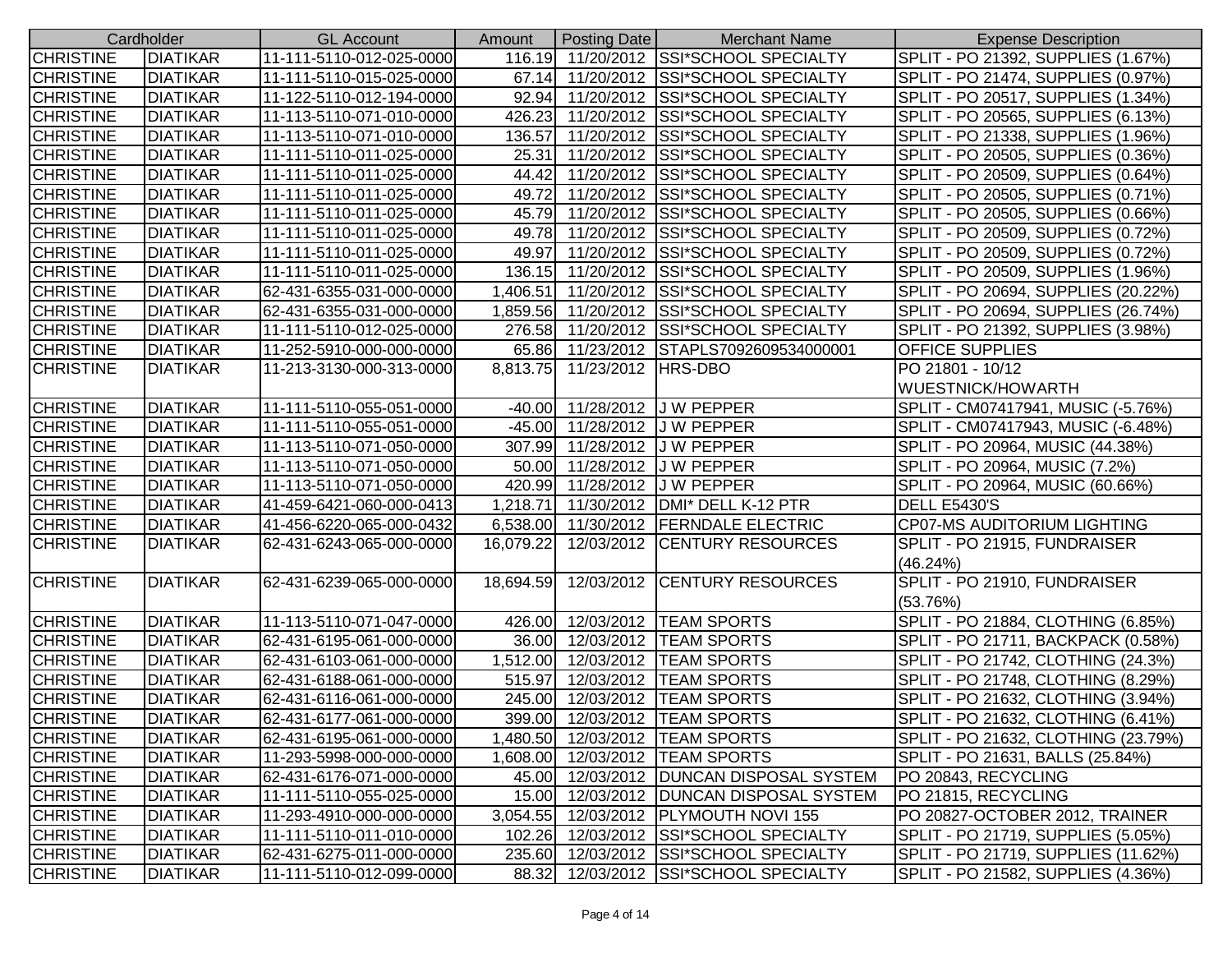|                  | Cardholder            | <b>GL Account</b>        | Amount     | Posting Date               | <b>Merchant Name</b>                      | <b>Expense Description</b>            |
|------------------|-----------------------|--------------------------|------------|----------------------------|-------------------------------------------|---------------------------------------|
| <b>CHRISTINE</b> | <b>DIATIKAR</b>       | 41-456-6420-012-000-0000 | 1,522.01   |                            | 12/03/2012 SSI*SCHOOL SPECIALTY           | SPLIT - PO 21277, CARE TABLES         |
|                  |                       |                          |            |                            |                                           | $(75.1\%)$                            |
| <b>CHRISTINE</b> | <b>DIATIKAR</b>       | 11-112-5110-065-009-0000 | 78.52      |                            | 12/03/2012 SSI*SCHOOL SPECIALTY           | SPLIT - PO PCARD, SUPPLIES (3.87%)    |
| <b>CHRISTINE</b> | <b>DIATIKAR</b>       | 11-111-5110-011-411-0000 | 800.00     |                            | 12/03/2012   RLI*RENAISSANCE LEARN        | SPLIT - PO 21608 - DATA INTEGRATION   |
|                  |                       |                          |            |                            |                                           | FEE (16.67%)                          |
| <b>CHRISTINE</b> | <b>DIATIKAR</b>       | 11-111-5110-012-411-0000 | 800.00     |                            | 12/03/2012 RLI*RENAISSANCE LEARN          | SPLIT - PO 21608 - DATA INTEGRATION   |
|                  |                       |                          |            |                            |                                           | FEE (16.67%)                          |
| <b>CHRISTINE</b> | <b>DIATIKAR</b>       | 11-111-5110-013-411-0000 | 800.00     |                            | 12/03/2012 RLI*RENAISSANCE LEARN          | SPLIT - PO 21608 - DATA INTEGRATION   |
|                  |                       |                          |            |                            |                                           | FEE (16.67%)                          |
| <b>CHRISTINE</b> | <b>DIATIKAR</b>       | 11-111-5110-014-411-0000 | 800.00     |                            | 12/03/2012 RLI*RENAISSANCE LEARN          | SPLIT - PO 21608 - DATA INTEGRATION   |
|                  |                       |                          |            |                            |                                           | FEE (16.67%)                          |
| <b>CHRISTINE</b> | <b>DIATIKAR</b>       | 11-111-5110-015-411-0000 | 800.00     |                            | 12/03/2012 RLI*RENAISSANCE LEARN          | SPLIT - PO 21608 - DATA INTEGRATION   |
|                  |                       |                          |            |                            |                                           | FEE (16.67%)                          |
| <b>CHRISTINE</b> | <b>DIATIKAR</b>       | 11-111-5110-055-411-0055 | 800.00     |                            | 12/03/2012 RLI*RENAISSANCE LEARN          | SPLIT - PO 21608 - DATA INTEGRATION   |
|                  |                       |                          |            |                            |                                           | FEE (16.65%)                          |
| <b>CHRISTINE</b> | <b>DIATIKAR</b>       | 11-271-5710-000-000-0000 | 577.50     |                            | 12/03/2012 CORRIGAN OIL #2 - BRI          | SPLIT - PO 20631, SUPPLIES (2.29%)    |
| <b>CHRISTINE</b> | <b>DIATIKAR</b>       | 11-271-5710-000-000-0000 | 24,621.47  |                            | 12/03/2012 CORRIGAN OIL #2 - BRI          | SPLIT - PO 20631, DIESEL 7503 GAL     |
|                  |                       |                          |            |                            |                                           | (97.71%)                              |
| <b>CHRISTINE</b> | <b>DIATIKAR</b>       | 11-111-5110-055-055-0000 | 1,516.64   |                            | 12/03/2012   PHYSICAL EDUCATION EQU       | PO 21016, PE SUPPLIES                 |
|                  | <b>DIATIKAR Total</b> |                          | 113,328.74 |                            |                                           |                                       |
| <b>MICHAEL</b>   | <b>DRAGOO</b>         | 11-261-4910-000-000-0000 |            |                            | 640.00 11/12/2012 REDFORD LOCK COMPANY I  | <b>DISTRICT LOCKS</b>                 |
| <b>MICHAEL</b>   | <b>DRAGOO</b>         | 11-261-4910-071-000-0000 |            |                            | 220.00 11/12/2012 REDFORD LOCK COMPANY I  | <b>HS LOCKER ROOM</b>                 |
| <b>MICHAEL</b>   | <b>DRAGOO</b>         | 11-261-5992-071-000-0000 |            |                            | 185.00 11/12/2012 REDFORD LOCK COMPANY I  | <b>HS KEYS</b>                        |
| <b>MICHAEL</b>   | <b>DRAGOO</b>         | 11-261-5992-000-000-0000 |            |                            | -640.00 11/13/2012 REDFORD LOCK COMPANY I | <b>REFUND FOR BILLING ERROR</b>       |
| <b>MICHAEL</b>   | <b>DRAGOO</b>         | 11-261-5992-000-000-0000 | $-220.00$  |                            | 11/13/2012 REDFORD LOCK COMPANY           | <b>REFUND FOR BILLING ERROR</b>       |
| <b>MICHAEL</b>   | <b>DRAGOO</b>         | 11-261-5992-000-000-0000 | $-185.00$  |                            | 11/13/2012 REDFORD LOCK COMPANY           | <b>REFUND FOR BILLING ERROR</b>       |
| <b>MICHAEL</b>   | <b>DRAGOO</b>         | 11-261-5992-000-000-0000 | 640.00     |                            | 11/13/2012 REDFORD LOCK COMPANY           | BILLED IN ERROR - REFUND BELOW        |
| <b>MICHAEL</b>   | <b>DRAGOO</b>         | 11-261-5992-000-000-0000 |            |                            | 220.00 11/13/2012 REDFORD LOCK COMPANY    | <b>BILLED IN ERROR - REFUND BELOW</b> |
| <b>MICHAEL</b>   | <b>DRAGOO</b>         | 11-261-5992-000-000-0000 |            |                            | 185.00 11/13/2012 REDFORD LOCK COMPANY    | <b>BILLED IN ERROR - REFUND BELOW</b> |
| <b>MICHAEL</b>   | <b>DRAGOO</b>         | 11-261-3840-000-000-0000 |            | 530.00 11/19/2012 WM EZPAY |                                           | <b>DISTRICT WASTE</b>                 |
| <b>MICHAEL</b>   | <b>DRAGOO</b>         | 11-261-5992-000-000-0000 |            |                            | 76.94 11/23/2012 AIRGASS NORTH            | <b>MTCE WELDING</b>                   |
| <b>MICHAEL</b>   | <b>DRAGOO</b>         | 11-261-5993-000-000-0000 |            |                            | 1,601.88 11/23/2012 OSBURN INDUSTRIES     | <b>GRNDS SAND, TOPSOIL</b>            |
| <b>MICHAEL</b>   | <b>DRAGOO</b>         | 11-261-5992-012-000-0000 |            |                            | 40.55 11/23/2012 SUPERIOR PLAY LLC        | <b>OH PLAYGROUND</b>                  |
| <b>MICHAEL</b>   | <b>DRAGOO</b>         | 11-261-4910-012-000-0000 |            |                            | 165.00 11/23/2012 ALL CITY ROOTER         | <b>OH KITCHEN DRAIN</b>               |
| <b>MICHAEL</b>   | <b>DRAGOO</b>         | 11-261-5992-071-000-0000 |            |                            | 74.80 11/28/2012 WW GRAINGER              | <b>HS LOCKER ROOM SIGNS</b>           |
| <b>MICHAEL</b>   | <b>DRAGOO</b>         | 11-261-4910-055-000-0000 |            |                            | 80.00 11/28/2012 REDFORD LOCK COMPANY     | NM6 LOCKS                             |
| <b>MICHAEL</b>   | <b>DRAGOO</b>         | 11-261-5992-000-000-0000 |            |                            | 27.00 11/28/2012 REDFORD LOCK COMPANY     | <b>MTCE KEYS</b>                      |
| <b>MICHAEL</b>   | <b>DRAGOO</b>         | 11-261-4910-071-000-0000 | 100.00     |                            | 11/29/2012  REDFORD LOCK COMPANY I        | SPLIT - HS RMS 222,205, POOL DECK     |
|                  |                       |                          |            |                            |                                           | (50%)                                 |
| <b>MICHAEL</b>   | <b>DRAGOO</b>         | 11-261-4910-011-000-0000 |            |                            | 100.00 11/29/2012 REDFORD LOCK COMPANY    | SPLIT - VO BATHROOM LOCK (50%)        |
| <b>MICHAEL</b>   | <b>DRAGOO</b>         | 11-261-4910-011-000-0000 | 367.00     |                            | 12/03/2012   NATIONAL TIME                | <b>VO STORAGE ROOM</b>                |
| <b>MICHAEL</b>   | <b>DRAGOO</b>         | 11-261-4910-003-000-0000 | 189.60     |                            | 12/03/2012   NATIONAL TIME                | <b>PS ALARM PANEL</b>                 |
| <b>MICHAEL</b>   | <b>DRAGOO</b>         | 11-261-4910-071-000-0000 | 140.00     |                            | 12/03/2012 AQUATIC SOURCE, LLC            | HS POOL MTCE                          |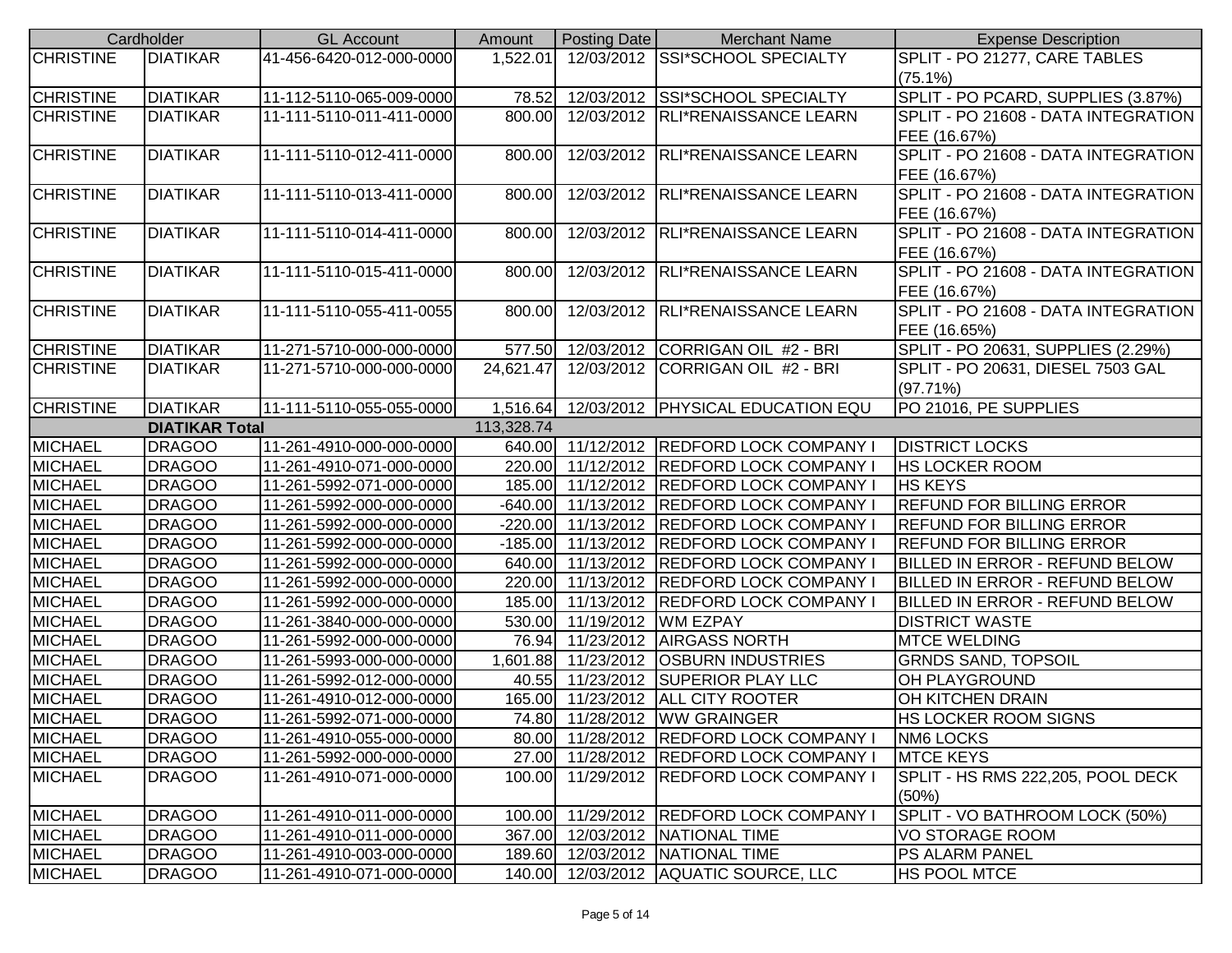|                      | Cardholder          | <b>GL Account</b>                    | Amount   | <b>Posting Date</b> | <b>Merchant Name</b>                     | <b>Expense Description</b>                                     |
|----------------------|---------------------|--------------------------------------|----------|---------------------|------------------------------------------|----------------------------------------------------------------|
| <b>MICHAEL</b>       | <b>DRAGOO</b>       | 11-261-4910-071-000-0000             | 527.50   | 12/04/2012 BASS     |                                          | SPLIT - HS FLOW METER (79.8%)                                  |
| <b>MICHAEL</b>       | <b>DRAGOO</b>       | 11-261-4910-055-000-0000             | 133.50   | 12/04/2012 BASS     |                                          | SPLIT - NM OAT TOO HIGH (20.2%)                                |
|                      | <b>DRAGOO Total</b> |                                      | 5,198.77 |                     |                                          |                                                                |
| <b>CHRISTINE</b>     | <b>EASON</b>        | 11-351-5110-000-953-0000             | 25.00    |                     | 11/08/2012   FIVE BELOW #558             | <b>CLASSROOM SUPPLIES, TOYS</b>                                |
| <b>CHRISTINE</b>     | <b>EASON</b>        | 11-351-5110-000-953-0000             | 55.99    |                     | 11/19/2012   FIVE BELOW #563             | <b>SUPPLIES</b>                                                |
| <b>CHRISTINE</b>     | <b>EASON</b>        | 11-351-5110-000-953-0000             | 44.01    |                     | 11/29/2012 STEVE SPANGLER SCI            | <b>SUPPLIES</b>                                                |
|                      | <b>EASON Total</b>  |                                      | 125.00   |                     |                                          |                                                                |
| <b>MARIA</b>         | <b>FALLONE</b>      | 62-431-6275-014-000-0000             | 279.00   | 11/06/2012          | MI ELEMENTARY & MIDDLE                   | <b>MEMSPA 87TH CONFERENCE</b>                                  |
| <b>MARIA</b>         | <b>FALLONE</b>      | 62-431-6275-014-000-0000             | 49.00    | 11/07/2012          | PAYPAL *MAINIDEALLC                      | <b>EDUCATION BOOK SUBSCRIPTION</b>                             |
| <b>MARIA</b>         | <b>FALLONE</b>      | 11-111-5110-014-025-0000             | 52.01    |                     | 11/08/2012   AMAZON MKTPLACE PMTS        | <b>STAPLERS AND TALLY COUNTERS</b>                             |
| <b>MARIA</b>         | <b>FALLONE</b>      | 62-431-6275-014-000-0000             | 70.00    |                     | 11/08/2012   AMAZON.COM                  | <b>COMMON CORE BOOKS</b>                                       |
| <b>MARIA</b>         | <b>FALLONE</b>      | 62-431-6275-014-000-0000             | 34.68    | 11/13/2012          | O&E NEWSPAPER                            | I YEAR SUBSCRIPTION TO NOVI NEWS                               |
| <b>MARIA</b>         | <b>FALLONE</b>      | 11-111-5110-014-025-0000             | 1,151.63 | 11/19/2012          | SSI*SCHOOL SPECIALTY                     | <b>CONSTRUCTION PAPER/ART</b><br><b>MATERIALS</b>              |
| <b>MARIA</b>         | <b>FALLONE</b>      | 11-111-5110-014-025-0000             | 1,029.86 | 11/30/2012          | <b>SSI*SCHOOL SPECIALTY</b>              | <b>ART MATERIALS/SUPPLIES</b>                                  |
| <b>MARIA</b>         | <b>FALLONE</b>      | 11-111-5110-014-025-0000             | 51.96    | 12/03/2012          | SMILEMAKERS 01079508                     | TOOTH HOLDERS FOR THE STUDENTS                                 |
| <b>FALLONE Total</b> |                     |                                      | 2,718.14 |                     |                                          |                                                                |
| <b>JAMES</b>         | <b>FULAR</b>        | 11-261-5993-000-000-0000             | 360.00   |                     | 11/08/2012 RESIDEX, LLC                  | <b>GRNDS SEED FOR ATHLETIC FIELD</b><br><b>RENOVATIONS</b>     |
| <b>JAMES</b>         | <b>FULAR</b>        | 11-261-5993-000-000-0000             | 597.71   |                     | 11/09/2012 SPARTAN DISTRIBUTORS          | <b>GRNDS AERATOR TINES</b>                                     |
| <b>JAMES</b>         | <b>FULAR</b>        | 11-261-5993-012-000-0000             | 179.90   |                     | 11/16/2012   MARK'S OUTDOOR POWER E      | OH SNOWBLOWER REPAIR                                           |
| <b>JAMES</b>         | <b>FULAR</b>        | 11-261-5993-000-000-0000             | 1,524.00 |                     | 11/16/2012   DAVEY TREE EXPERT COMP      | <b>GRNDS DEEP TINE AERIFICATION FOR</b><br><b>FIELDS</b>       |
| <b>JAMES</b>         | <b>FULAR</b>        | 11-261-5993-065-000-0000             | 75.24    |                     | 11/21/2012 BADER AND SONS CO             | <b>GRNDS MS SNOWBLOWER CUTTING</b><br><b>EDGE</b>              |
| <b>JAMES</b>         | <b>FULAR</b>        | 11-261-5993-011-000-0000             | 258.11   |                     | 11/30/2012   MARK'S OUTDOOR POWER E      | SPLIT - VO SNOWBLOWER REPAIR<br>(87.43%)                       |
| <b>JAMES</b>         | <b>FULAR</b>        | 11-261-5993-000-000-0000             | 37.12    |                     | 11/30/2012   MARK'S OUTDOOR POWER E      | SPLIT - MTCE Z MOWER REPAIR<br>(12.57%)                        |
| <b>JAMES</b>         | <b>FULAR</b>        | 11-261-5993-000-000-0000             | 350.00   |                     | 11/30/2012 ANGELO'S WHOLESALE            | GRNDS SNOW SHOVELS FOR GCA AT<br>ALL BLDGS.                    |
|                      | <b>FULAR Total</b>  |                                      | 3,382.08 |                     |                                          |                                                                |
| <b>SETH</b>          | <b>FURLOW</b>       | 11-113-5110-071-065-0000             |          |                     | 296.18 11/15/2012 CAROLINA BIOLOGICAL SU | IB BIOLOGY HUMAN ANATOMY BODY<br><b>SYSTEMS DISSECTIONS AN</b> |
|                      | <b>FURLOW Total</b> |                                      | 296.18   |                     |                                          |                                                                |
| <b>MARGARET</b>      |                     | GONZALEZ-SH 62-431-6257-065-000-0000 |          |                     | 23.26 11/23/2012 JOANN ETC #1933         | <b>SENIOR LUNCHEON SUPPLIES</b>                                |
| <b>MARGARET</b>      |                     | GONZALEZ-SH 62-431-6257-065-000-0000 |          |                     | 86.49 11/26/2012 SAMSCLUB #6657          | CANDY FOR ACTIVITY AFTERNOON                                   |
| MARGARET             |                     | GONZALEZ-SH 11-112-5110-065-065-0000 | 26.69    | 11/28/2012 TARGET   | 00014654                                 | <b>LAB SUPPLIES</b>                                            |
| <b>MARGARET</b>      |                     | GONZALEZ-SH 62-431-6257-065-000-0000 | 136.36   |                     | 11/30/2012 GFS MKTPLC #0174              | <b>SENIOR LUNCHEON SUPPLIES</b>                                |
| <b>MARGARET</b>      |                     | GONZALEZ-SH62-431-6645-065-000-0000  | 87.99    |                     | 12/03/2012 MOBY DICK PET STORE IN        | <b>AQUARIUM FILTERS</b>                                        |
| <b>MARGARET</b>      |                     | GONZALEZ-SH 11-112-5110-065-065-0000 | 6.43     |                     | 12/04/2012   KROGER #632                 | <b>LAB SUPPLIES</b>                                            |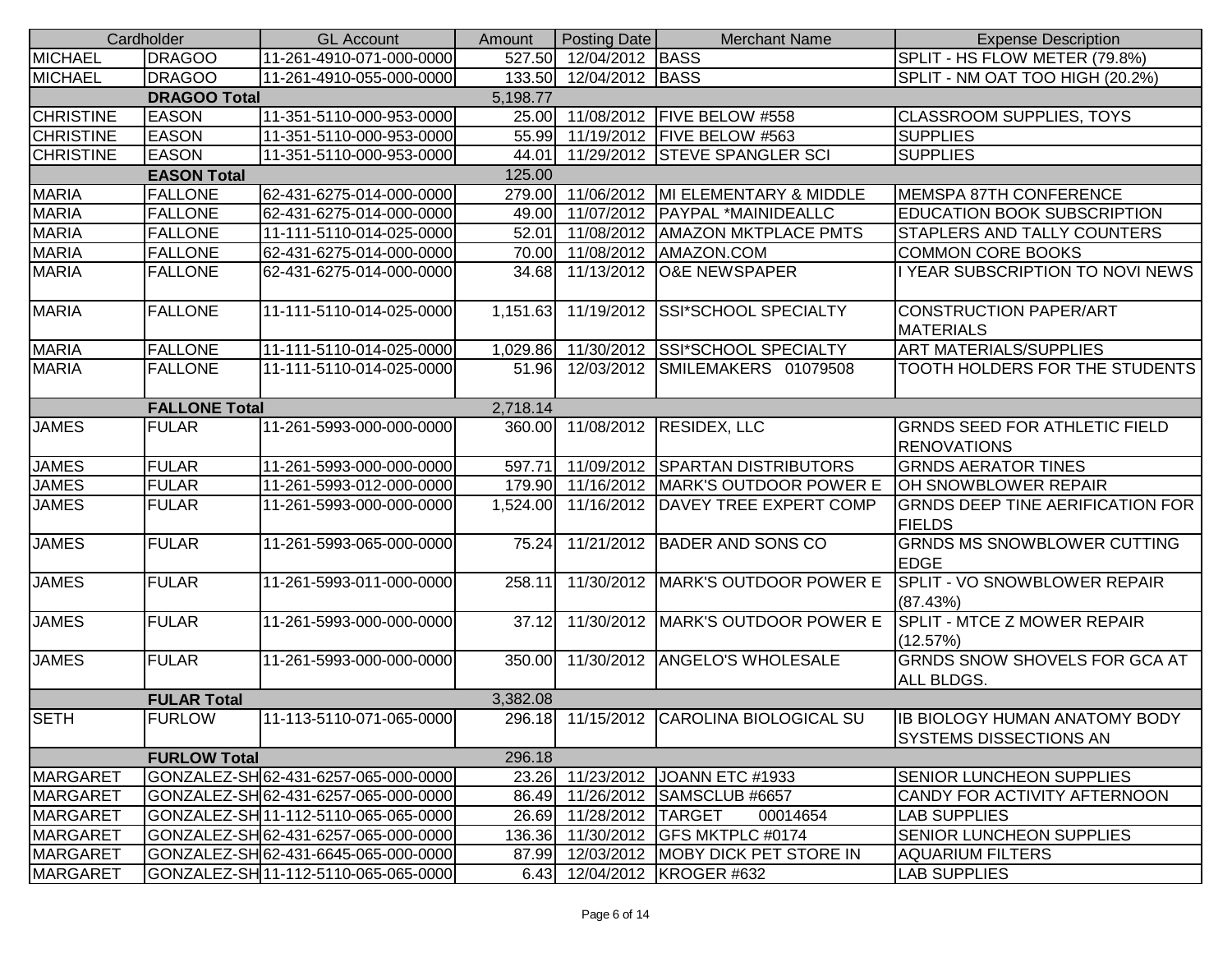|                  | Cardholder                    | <b>GL Account</b>        | <b>Amount</b> | Posting Date           | <b>Merchant Name</b>                          | <b>Expense Description</b>                                  |
|------------------|-------------------------------|--------------------------|---------------|------------------------|-----------------------------------------------|-------------------------------------------------------------|
|                  | <b>GONZALEZ-SHEERAN Total</b> |                          | 367.22        |                        |                                               |                                                             |
| <b>BRIAN</b>     | <b>GORDON</b>                 | 62-431-6104-061-000-0000 |               |                        | 11.00 11/06/2012 FAMOUS DAVE'S - SAGINA       | LUNCH FOR POM HIGH KICK TRIP                                |
| <b>BRIAN</b>     | <b>GORDON</b>                 | 62-431-6104-061-000-0000 | 116.28        |                        | 11/12/2012   BAYMONT INN-MT. PLEASA           | OVERNIGHT STAY FOR THE HALL OF                              |
|                  |                               |                          |               |                        |                                               | <b>FAME BANQUET FOR TRAC</b>                                |
| <b>BRIAN</b>     | <b>GORDON</b>                 | 62-431-6104-061-000-0000 | 22.35         |                        | 11/20/2012 MEIJER INC #057<br>Q <sub>01</sub> | <b>FOOD FOR MEETING</b>                                     |
| <b>BRIAN</b>     | <b>GORDON</b>                 | 62-431-6103-061-000-0000 | 648.00        |                        | 11/29/2012 APPLE STORE #R041                  | <b>IPAD FOR CHEER PROGRAM</b>                               |
| <b>BRIAN</b>     | <b>GORDON</b>                 | 62-431-6104-061-000-0000 | 17.04         |                        | 11/30/2012   PANERA BREAD #667                | <b>BAGELS FOR STUDENT ADVISORY</b><br><b>BOARD</b>          |
|                  | <b>GORDON Total</b>           |                          | 814.67        |                        |                                               |                                                             |
| <b>CHRISTINE</b> | <b>HARRIS</b>                 | 62-431-6355-031-000-0000 |               |                        | 3.26 11/12/2012 HILLERS MARKET                | <b>THANKSGIVING CELEBRATION</b><br><b>ACTIVITY SUPPLIES</b> |
| <b>CHRISTINE</b> | <b>HARRIS</b>                 | 62-431-6355-031-000-0000 | 8.67          | 11/26/2012             | <b>HILLERS MARKET</b>                         | THANKSGIVING CELEBRATION<br><b>ACTIVITIES</b>               |
|                  | <b>HARRIS Total</b>           |                          | 11.93         |                        |                                               |                                                             |
| <b>DEBORAH</b>   | <b>HAYNES</b>                 | 11-351-5110-000-953-0000 | 25.34         |                        | 11/12/2012 MICHAELS #3744                     | <b>TEACHING SUPPLIES</b>                                    |
|                  | <b>HAYNES Total</b>           |                          | 25.34         |                        |                                               |                                                             |
| <b>BETH</b>      | <b>HENDERSON</b>              | 11-252-5910-000-000-0000 |               |                        | 629.00 11/26/2012 NATIONWIDESAFES.COM         | SAFE FOR HIGH SCHOOL - K MILLER                             |
| <b>BETH</b>      | <b>HENDERSON</b>              | 11-252-5910-000-000-0000 | 166.86        |                        | 12/03/2012 STAPLS7092932513000001             | OFFICE SUPPLIES - BUSINESS OFFICE                           |
|                  | <b>HENDERSON Total</b>        |                          | 795.86        |                        |                                               |                                                             |
| <b>SHEILA</b>    | <b>HOLLY</b>                  | 11-112-5110-065-411-0000 | 23.59         | 11/07/2012             | STAPLS7092006764000001                        | <b>INSTRUCTIONAL COACH SUPPLIES</b><br><b>FOR PD</b>        |
| <b>SHEILA</b>    | <b>HOLLY</b>                  | 11-371-4910-000-276-7663 | 219.00        |                        | 11/07/2012 INSTITUTE FOR EDU                  | CATHOLIC CENTRAL TEACHER<br><b>CONFERENCE</b>               |
| <b>SHEILA</b>    | <b>HOLLY</b>                  | 11-371-4910-000-276-7663 | 219.00        |                        | 11/07/2012 INSTITUTE FOR EDU                  | CATHOLIC CENTRAL TEACHER<br><b>CONFERENCE</b>               |
| <b>SHEILA</b>    | <b>HOLLY</b>                  | 11-371-4910-000-276-7663 | 219.00        |                        | 11/07/2012 INSTITUTE FOR EDU                  | CATHOLIC CENTRAL TEACHER<br><b>CONFERENCE</b>               |
| <b>SHEILA</b>    | <b>HOLLY</b>                  | 11-221-3220-000-000-6013 |               |                        | 225.00 11/07/2012 BUREAU OF EDU & RESEAR      | <b>TITLE I TEACHER CONFERENCE</b>                           |
| <b>SHEILA</b>    | <b>HOLLY</b>                  | 11-221-3220-000-000-6013 | 225.00        | 11/07/2012             | <b>BUREAU OF EDU &amp; RESEAR</b>             | <b>TITLE 1 TEACHER CONFERENCE</b>                           |
| <b>SHEILA</b>    | <b>HOLLY</b>                  | 11-371-4910-000-276-7663 | 219.00        |                        | 11/09/2012 IINSTITUTE FOR EDU                 | CATHOLIC CENTRAL TEACHER<br><b>CONFERENCE</b>               |
| <b>SHEILA</b>    | <b>HOLLY</b>                  | 11-221-3220-000-411-0000 | 45.00         |                        | 11/09/2012   OAKLAND SCHOOLS-RC INT           | HIV TRAINING FOR NEW TEACHERS                               |
| <b>SHEILA</b>    | <b>HOLLY</b>                  | 62-431-6290-020-000-0000 | 703.81        |                        | 11/16/2012 SUZUKI MYERS & ASSC                | <b>PARENT/TEACHER CONFERENCE -</b><br>JAPANESE GRANT FUNDS  |
| <b>SHEILA</b>    | <b>HOLLY</b>                  | 11-221-3220-000-411-0000 |               |                        | 330.68 11/19/2012 AMWAY GRAND PLAZA HOTE      | <b>SUPPORT STAFF CONFERENCE</b><br><b>EXPENSE - LODGING</b> |
| <b>SHEILA</b>    | <b>HOLLY</b>                  | 11-221-3220-000-411-0000 | 13.07         | 11/19/2012  THE B.O.B. |                                               | SUPPORT STAFF CONFERENCE<br><b>EXPENSE</b>                  |
| <b>SHEILA</b>    | <b>HOLLY</b>                  | 11-221-3220-000-000-6843 | 350.00        |                        | 11/26/2012 SEIDLITZ EDUCATION, LL             | <b>ELL CONFERENCE</b>                                       |
| <b>SHEILA</b>    | <b>HOLLY</b>                  | 11-221-3220-000-414-0000 | 43.98         |                        | 11/27/2012 OWW*CHEAPTIX                       | AIRLINE FEE FOR FLIBS CONFERENCE                            |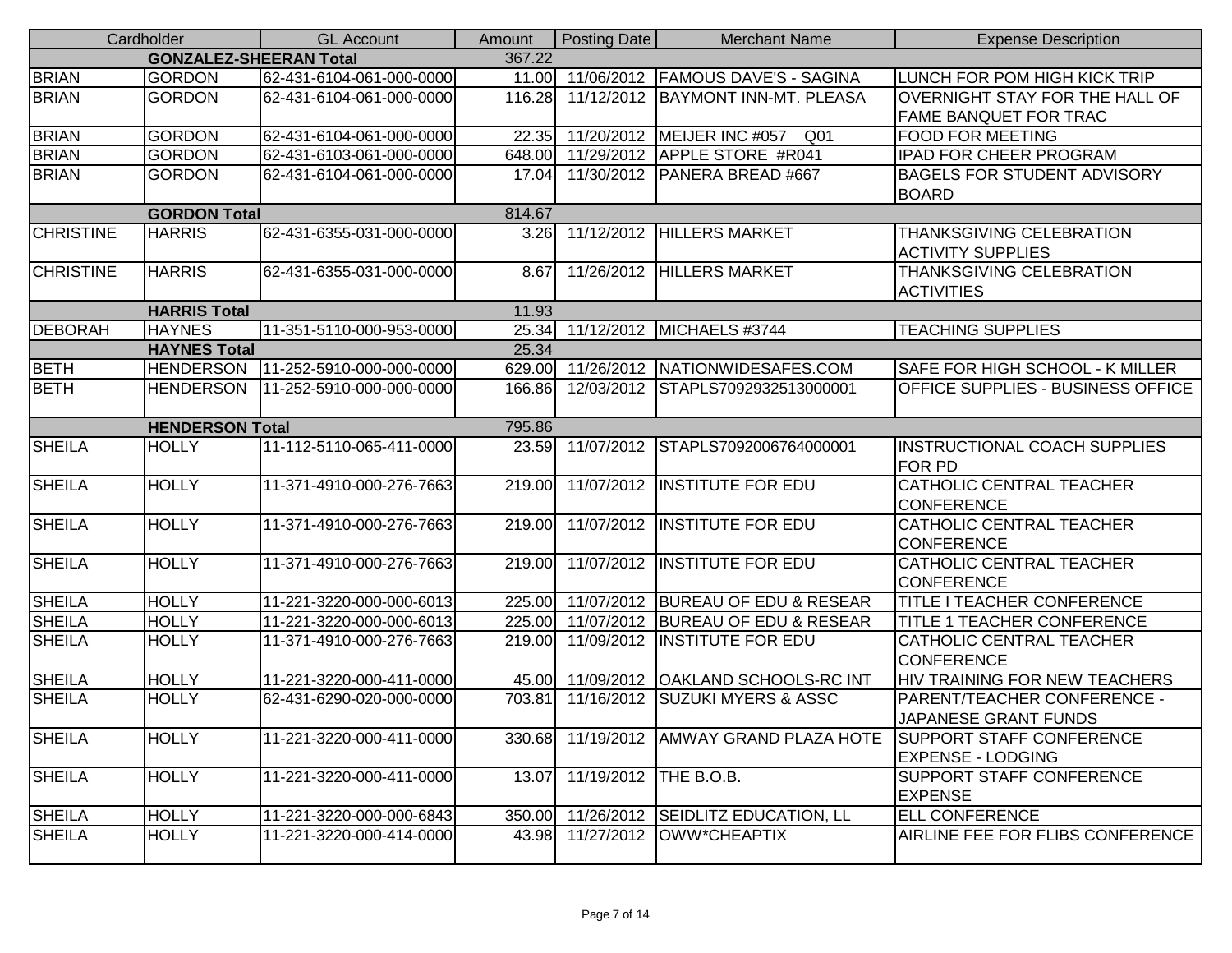|                              | Cardholder                       | <b>GL Account</b>                                    | Amount   | Posting Date       | <b>Merchant Name</b>                                                   | <b>Expense Description</b>                                       |
|------------------------------|----------------------------------|------------------------------------------------------|----------|--------------------|------------------------------------------------------------------------|------------------------------------------------------------------|
| <b>SHEILA</b>                | <b>HOLLY</b>                     | 11-221-3220-000-411-0000                             | 120.00   |                    | 11/28/2012 PAYPAL *MAASE                                               | EARLY CHILDHOOD WORKSHOP - LORI                                  |
|                              |                                  |                                                      |          |                    |                                                                        | <b>RUSH</b>                                                      |
| <b>SHEILA</b>                | <b>HOLLY</b>                     | 11-221-3220-000-414-0000                             | 268.20   |                    | 11/28/2012   U.S. AIRWAYS (USAIRWYS)                                   | AIRLINE FEE FOR CAROL DIGLIO FOR                                 |
|                              |                                  |                                                      |          |                    |                                                                        | <b>FLIBS CONFERENCE</b>                                          |
| <b>SHEILA</b>                | <b>HOLLY</b>                     | 11-221-3220-000-414-0000                             | 268.20   |                    | 11/28/2012 U.S. AIRWAYS (USAIRWYS)                                     | AIRLINE FEE FOR RJ WEBBER, FLIBS                                 |
|                              |                                  |                                                      |          |                    |                                                                        | <b>CONFERENCE</b>                                                |
| <b>SHEILA</b>                | <b>HOLLY</b>                     | 11-112-5110-065-411-0000                             | 59.82    |                    | 11/29/2012 STAPLS7092792164000002                                      | <b>INSTRUCTIONAL COACHES PD</b>                                  |
|                              |                                  |                                                      |          |                    |                                                                        | <b>SUPPLIES</b>                                                  |
| <b>SHEILA</b>                | <b>HOLLY</b>                     | 11-112-5110-065-411-0000                             | 20.94    |                    | 11/29/2012 STAPLS7092792164000001                                      | INSTRUCTIONAL COACHING SUPPLIES                                  |
|                              |                                  |                                                      |          |                    |                                                                        | <b>FOR PD</b>                                                    |
| <b>SHEILA</b>                | <b>HOLLY</b>                     | 11-113-5210-071-414-0000                             | 29.25    |                    | 11/30/2012 IB SOURCE                                                   | <b>IB HISTORY RESOURCE BOOK</b>                                  |
| <b>SHEILA</b>                | <b>HOLLY</b>                     | 11-221-5910-000-419-0000                             | 115.47   |                    | 11/30/2012 STAPLS7092848933000001                                      | <b>EXTERNAL REVIEW SUPPLIES</b>                                  |
| <b>SHEILA</b>                | <b>HOLLY</b>                     | 11-221-3220-000-414-0000                             | 43.98    |                    | 11/30/2012 OWW*CHEAPTIX                                                | AIRLINE SERVICE FEES FOR FLIBS                                   |
| <b>SHEILA</b>                | <b>HOLLY</b>                     | 11-221-5990-000-411-0000                             | 43.36    |                    | 12/03/2012   PARTY AMERICA                                             | <b>SOCIAL JUSTICE COHORT ACTION</b>                              |
|                              |                                  |                                                      |          |                    |                                                                        | <b>BREAKFAST SUPPLIES</b>                                        |
| <b>SHEILA</b>                | <b>HOLLY</b>                     | 11-221-3220-000-414-0000                             | 515.16   |                    | 12/03/2012 SPIRIT AIRLINES-SPIRIT                                      | <b>AIRFARE FLIBS CONFERENCE</b>                                  |
|                              | <b>HOLLY Total</b>               |                                                      | 4,320.51 |                    |                                                                        |                                                                  |
| <b>DIANE</b>                 | <b>HOSKINS</b>                   | 62-431-6301-033-000-0000                             | 118.10   |                    | 11/09/2012 SAMSCLUB #6657                                              | <b>FOOD ITEMS STUDENT ACTIVITY</b>                               |
|                              |                                  |                                                      | 169.28   |                    |                                                                        | <b>ADULT ED STUDENTS</b>                                         |
| <b>DIANE</b><br><b>DIANE</b> | <b>HOSKINS</b><br><b>HOSKINS</b> | 11-131-5110-000-000-6710<br>11-131-5110-000-000-6710 | 28.08    |                    | 11/16/2012 STAPLS7092415627000002<br>11/16/2012 STAPLS7092415627000001 | <b>OFFICE/TEACHER SUPPLIES</b><br><b>OFFICE/TEACHER SUPPLIES</b> |
| <b>DIANE</b>                 | <b>HOSKINS</b>                   | 62-431-6301-033-000-0000                             | 29.75    |                    | 11/21/2012 GFS MKTPLC #0174                                            | <b>FOOD ITEMS STUDENT ACTIVITY</b>                               |
|                              |                                  |                                                      |          |                    |                                                                        | <b>ADULT ED STUDENTS</b>                                         |
| <b>DIANE</b>                 | <b>HOSKINS</b>                   | 62-431-6301-033-000-0000                             | 44.28    |                    | 11/21/2012 SAMSCLUB #6657                                              | <b>FOOD ITEMS STUDENT ACTIVITY</b>                               |
|                              |                                  |                                                      |          |                    |                                                                        | <b>ADULT ED STUDENTS</b>                                         |
| <b>DIANE</b>                 | <b>HOSKINS</b>                   | 62-431-6301-033-000-0000                             | 4.99     |                    | 11/21/2012   MEIJER INC #122<br>Q01                                    | <b>FOOD ITEMS STUDENT ACTIVITY</b>                               |
|                              |                                  |                                                      |          |                    |                                                                        | <b>ADULT ED STUDENTS</b>                                         |
|                              | <b>HOSKINS Total</b>             |                                                      | 394.48   |                    |                                                                        |                                                                  |
| <b>ANDREA</b>                | <b>JACOBS</b>                    | 62-431-6256-065-000-0000                             |          |                    | 34.95 11/08/2012 MEIJER INC #109<br>Q <sub>01</sub>                    | <b>ITEMS FOR COFFEE EXPRESS</b>                                  |
| <b>ANDREA</b>                | <b>JACOBS</b>                    | 62-431-6256-065-000-0000                             | 302.77   |                    | 11/12/2012   MEIJER INC #122<br>Q <sub>01</sub>                        | <b>ITEMS PURCHASED FOR COFFEE</b>                                |
|                              |                                  |                                                      |          |                    |                                                                        | <b>EXPRESS WHICH INCLUDE REU</b>                                 |
| <b>ANDREA</b>                | <b>JACOBS</b>                    | 62-431-6256-065-000-0000                             | 159.71   |                    | 11/19/2012 SAMSCLUB #6657                                              | <b>ITEMS PURCHASED FOR</b>                                       |
|                              |                                  |                                                      |          |                    |                                                                        | <b>THANKSGIVING LUNCHEON</b>                                     |
| <b>ANDREA</b>                | <b>JACOBS</b>                    | 62-431-6256-065-000-0000                             | 27.89    |                    | 12/04/2012   MEIJER INC #109<br>Q <sub>01</sub>                        | <b>ITEMS PURCHASED FOR COOKIE AND</b>                            |
|                              |                                  |                                                      |          |                    |                                                                        | <b>PRETZEL SALE</b>                                              |
|                              | <b>JACOBS Total</b>              |                                                      | 525.32   |                    |                                                                        |                                                                  |
| <b>CHRISTINE</b>             | <b>JARRELL</b>                   | 11-311-5910-000-000-0000                             | 32.48    | 11/27/2012 STAPLES | 00115659                                                               | <b>OFFICE SUPPLIES</b>                                           |
|                              | <b>JARRELL Total</b>             |                                                      | 32.48    |                    |                                                                        |                                                                  |
| <b>GREG</b>                  | <b>JOHNSON</b>                   | 11-261-5992-071-000-0000                             | 221.50   |                    | 11/12/2012 RESIDEX, LLC                                                | HS GRASS SEED, MOUSE BAIT                                        |
| <b>GREG</b>                  | <b>JOHNSON</b>                   | 11-261-5730-000-000-0000                             | 1,266.78 |                    | 11/14/2012 HAROLDS FRAME SHOP INC                                      | MTCE V10 RED DUMP TRUCK SPRINGS                                  |
|                              |                                  |                                                      |          |                    |                                                                        |                                                                  |
| <b>GREG</b>                  | <b>JOHNSON</b>                   | 11-261-5993-000-000-0000                             | 53.64    |                    | 11/15/2012   THE HOME DEPOT 2737                                       | <b>GRNDS IRRIGATION ANTI-FREEZE</b>                              |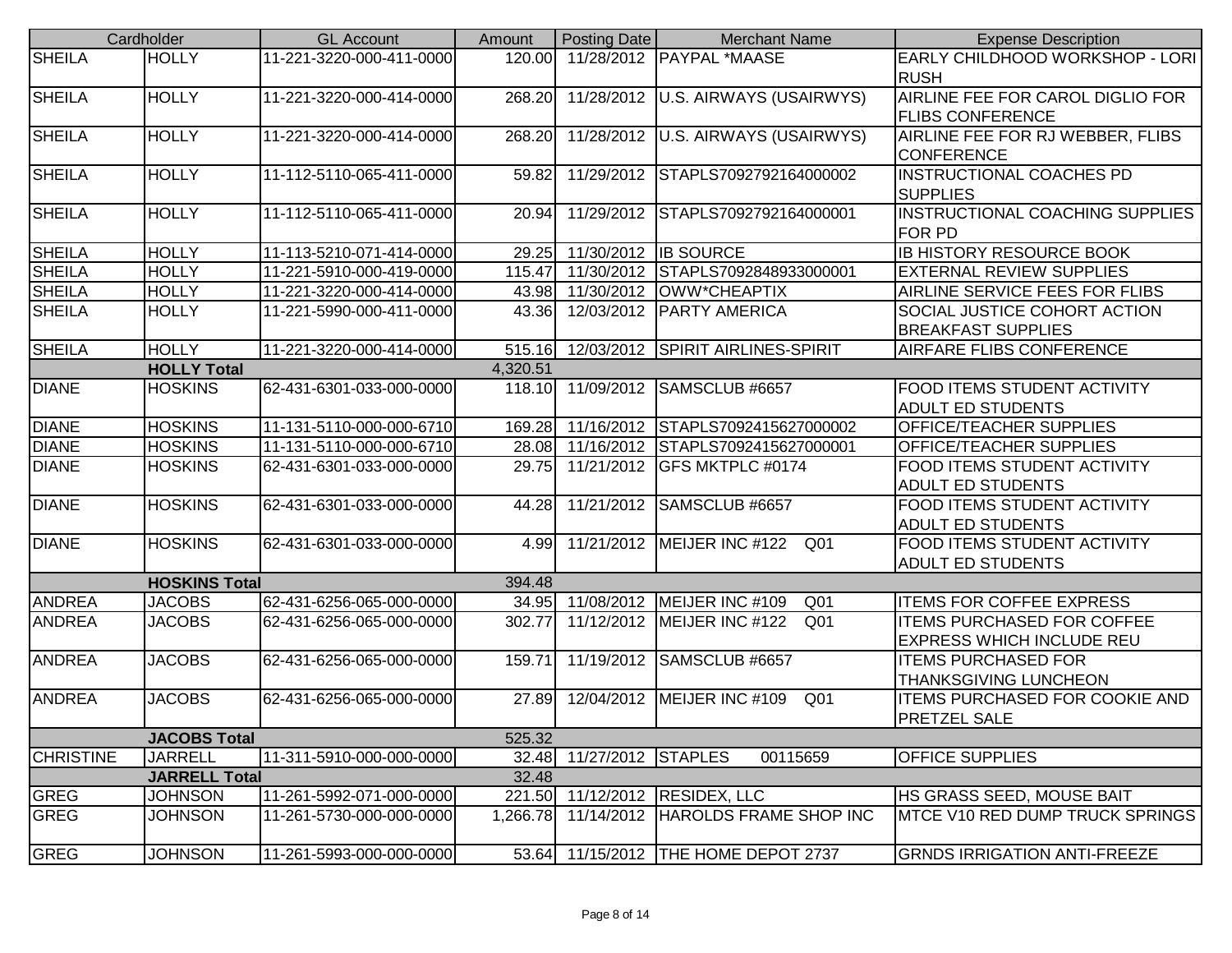|                  | Cardholder             | <b>GL Account</b>        | Amount   | Posting Date | <b>Merchant Name</b>                    | <b>Expense Description</b>           |
|------------------|------------------------|--------------------------|----------|--------------|-----------------------------------------|--------------------------------------|
| <b>GREG</b>      | <b>JOHNSON</b>         | 11-261-5993-000-000-0000 | 126.45   |              | 11/23/2012 ANGELO'S WHOLESALE           | <b>GRNDS STORM WATER EROSION</b>     |
|                  |                        |                          |          |              |                                         | <b>CONTROL, TRANS &amp; HS</b>       |
| GREG             | <b>JOHNSON</b>         | 11-261-5993-000-000-0000 | 19.78    |              | 11/27/2012   MARK'S OUTDOOR POWER E     | <b>GRNDS PARTS FOR GOOSEN ENGINE</b> |
|                  |                        |                          |          |              |                                         |                                      |
| <b>GREG</b>      | <b>JOHNSON</b>         | 11-261-5992-000-000-0000 | 188.57   |              | 11/28/2012   THE HOME DEPOT 2737        | <b>MTCE SUPPLIES</b>                 |
| <b>GREG</b>      | <b>JOHNSON</b>         | 11-261-5993-000-000-0000 |          |              | 480.00 11/29/2012 GREEN OAK TIRE        | <b>GRNDS TIRES FOR GATOR</b>         |
| <b>GREG</b>      | <b>JOHNSON</b>         | 11-261-5730-000-000-0000 |          |              | 480.00 12/03/2012 NEW HUDSON WELDING    | <b>GRNDS REPAIRS TO F700</b>         |
|                  | <b>JOHNSON Total</b>   |                          | 2,836.72 |              |                                         |                                      |
| <b>JOHN</b>      | <b>JUOPPERI</b>        | 11-261-5992-055-000-0000 | 284.07   |              | 11/06/2012   FERGUSON ENT# 2000         | <b>NM5 SLOP SINK</b>                 |
| <b>JOHN</b>      | <b>JUOPPERI</b>        | 11-261-5992-071-000-0000 | 35.88    |              | 11/09/2012 THE HOME DEPOT 2737          | <b>HS PATCH</b>                      |
| <b>JOHN</b>      | <b>JUOPPERI</b>        | 11-261-5992-071-000-0000 | 70.25    |              | 11/19/2012   THE HOME DEPOT 2737        | <b>HS REPAIRS</b>                    |
| <b>JOHN</b>      | <b>JUOPPERI</b>        | 11-261-5992-012-000-0000 | 8.66     |              | 11/21/2012   THE HOME DEPOT 2737        | OH BATH FAUCET REPAIR                |
|                  | <b>JUOPPERI Total</b>  |                          | 398.86   |              |                                         |                                      |
| <b>PATRICIA</b>  | <b>KORTLANDT</b>       | 11-111-5110-011-060-0000 | 43.47    |              | 11/09/2012 365 OFFICE SUPPLIES          | <b>GUIDED READING MATERIALS</b>      |
|                  |                        |                          |          |              |                                         | <b>REQUESTED BY STOTLER</b>          |
| <b>PATRICIA</b>  | <b>KORTLANDT</b>       | 11-111-5110-011-060-0000 | 50.96    |              | 11/12/2012 STAPLS7092191677000001       | <b>GUIDED READING MATERIALS</b>      |
|                  |                        |                          |          |              |                                         | <b>REQUESTED BY STOTLER</b>          |
| <b>PATRICIA</b>  | <b>KORTLANDT</b>       | 11-111-5110-011-060-0000 | 451.89   |              | 11/12/2012 RGS*REALLY GOOD STUFF        | <b>GUIDED READING MATERIALS</b>      |
|                  |                        |                          |          |              |                                         | <b>REQUESTED BY STOTLER</b>          |
| <b>PATRICIA</b>  | <b>KORTLANDT</b>       | 62-431-6275-011-000-0000 | 702.00   |              | 11/28/2012 CRANBROOKINSTOF SCIENC       | <b>DEPOSIT FOR THIRD GRADE FIELD</b> |
|                  |                        |                          |          |              |                                         | TRIP TO CRANBROOK INST               |
|                  |                        |                          |          |              |                                         |                                      |
|                  | <b>KORTLANDT Total</b> |                          | 1,248.32 |              |                                         |                                      |
| <b>MARGARET</b>  | <b>LAINE</b>           | 11-113-4910-071-414-0000 |          |              | 37.50 11/14/2012 PAYPAL *IMAGESETSAV    | <b>SUPPLIES</b>                      |
|                  | <b>LAINE Total</b>     |                          | 37.50    |              |                                         |                                      |
| <b>ELIZABETH</b> | <b>LAMBERT</b>         | 11-261-4910-011-000-0000 | 25.00    |              | 11/07/2012 ERADICO SERVICES INC         | SPLIT - VO PEST SERVICE (8.96%)      |
| <b>ELIZABETH</b> | <b>LAMBERT</b>         | 11-261-4910-065-000-0000 | 34.00    |              | 11/07/2012 ERADICO SERVICES INC         | SPLIT - MS PEST SERVICE (12.19%)     |
| <b>ELIZABETH</b> | <b>LAMBERT</b>         | 11-261-4910-013-000-0000 | 25.00    |              | 11/07/2012 ERADICO SERVICES INC         | SPLIT - NW PEST SERVICE (8.96%)      |
| <b>ELIZABETH</b> | <b>LAMBERT</b>         | 11-261-4910-055-000-0000 | 25.00    |              | 11/07/2012 ERADICO SERVICES INC         | SPLIT - NM5 PEST SERVICE (8.96%)     |
| <b>ELIZABETH</b> | <b>LAMBERT</b>         | 11-261-4910-001-000-0000 | 40.00    |              | 11/07/2012 ERADICO SERVICES INC         | SPLIT - ESB PEST SERVICE (14.34%)    |
| <b>ELIZABETH</b> | <b>LAMBERT</b>         | 11-261-4910-012-000-0000 | 25.00    |              | 11/07/2012 ERADICO SERVICES INC         | SPLIT - OH PEST SERVICE (8.96%)      |
| <b>ELIZABETH</b> | <b>LAMBERT</b>         | 11-261-4910-015-000-0000 | 25.00    |              | 11/07/2012 ERADICO SERVICES INC         | SPLIT - DF PEST SERVICE (8.96%)      |
| <b>ELIZABETH</b> | <b>LAMBERT</b>         | 11-261-4910-071-000-0000 | 30.00    |              | 11/07/2012 ERADICO SERVICES INC         | SPLIT - HS PEST SERVICE (10.75%)     |
| <b>ELIZABETH</b> | <b>LAMBERT</b>         | 11-261-4910-014-000-0000 | 25.00    |              | 11/07/2012 ERADICO SERVICES INC         | SPLIT - PV PEST SERVICE (8.96%)      |
| <b>ELIZABETH</b> | <b>LAMBERT</b>         | 11-261-4966-055-000-0000 | 25.00    |              | 11/07/2012 ERADICO SERVICES INC         | SPLIT - NM6 PEST SERVICE (8.96%)     |
| <b>ELIZABETH</b> | <b>LAMBERT</b>         | 11-261-4910-071-000-0000 |          |              | 793.00 11/08/2012 THE TRANE COMPANY     | <b>HS CHILLER</b>                    |
| ELIZABETH        | <b>LAMBERT</b>         | 11-261-4910-071-000-0000 |          |              | 232.50 11/08/2012 SECURE DOORS LLC      | <b>HS PERFORMANCE GYM BATHROOM</b>   |
| <b>ELIZABETH</b> | <b>LAMBERT</b>         | 11-261-4910-001-000-0000 | 2,960.00 |              | 11/08/2012   ALL CITY ROOTER            | <b>ESB SANITARY REPAIR</b>           |
| ELIZABETH        | <b>LAMBERT</b>         | 11-261-4910-071-000-0000 |          |              | 150.00 11/08/2012 JJOHNS SANITATION INC | MTCE PORTA-JOHNS FOR FOOTBALL        |
| ELIZABETH        | LAMBERT                | 11-261-5992-071-000-0000 | 207.11   |              | 11/09/2012 PPG ARCHITECTURAL FINI       | SPLIT - HS STAIRWELL (20.08%)        |
| ELIZABETH        | LAMBERT                | 11-261-5992-000-000-0000 | 1,086.78 |              | 11/09/2012   PPG ARCHITECTURAL FINI     | SPLIT - DISTRICT PAINT, SEALANT      |
|                  |                        |                          |          |              |                                         | (105.34%)                            |
| ELIZABETH        | LAMBERT                | 11-261-5992-055-000-0000 | 142.01   |              | 11/09/2012   PPG ARCHITECTURAL FINI     | SPLIT - NM6 HALLWAYS PAINT (13.77%)  |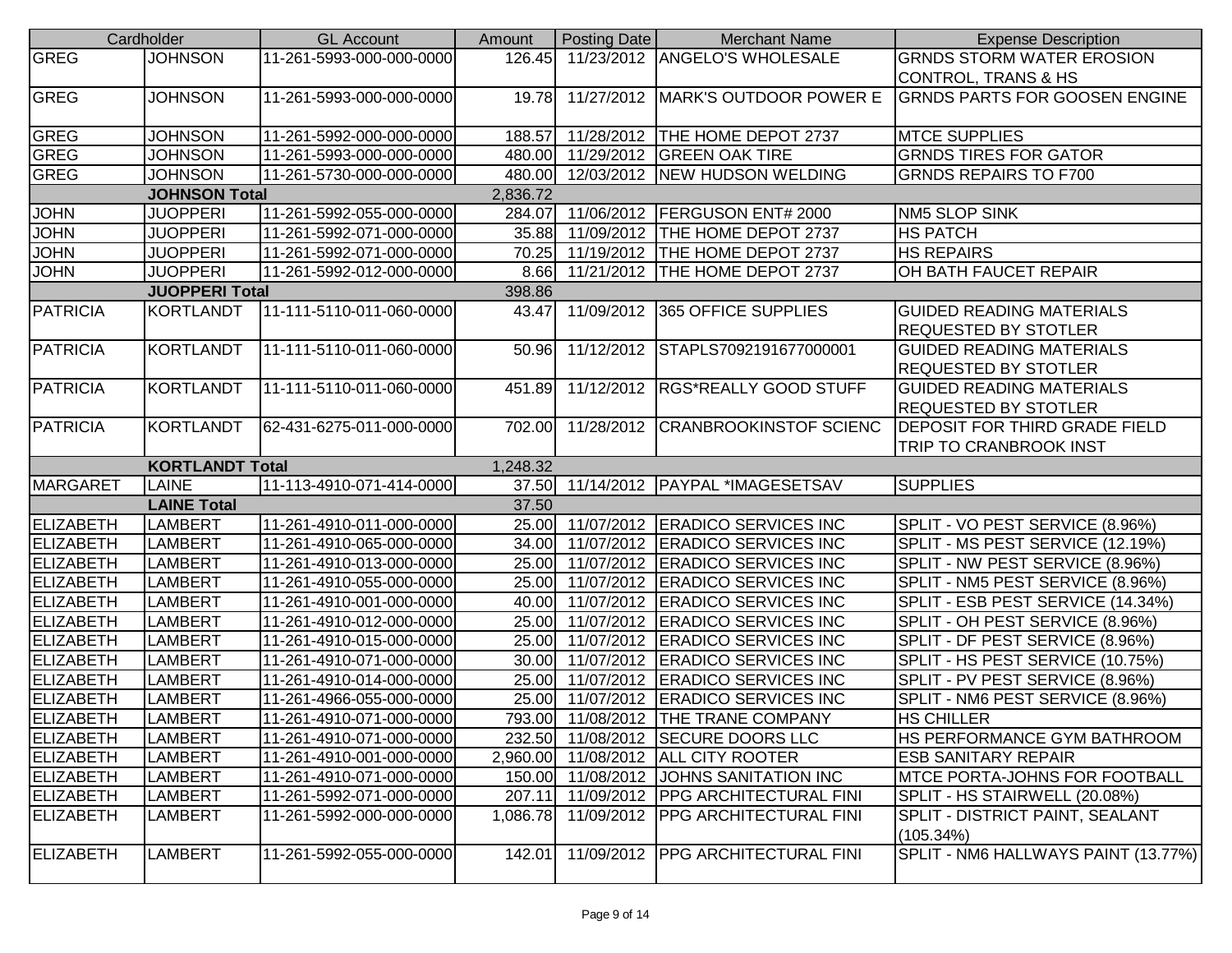|                         | Cardholder           | <b>GL Account</b>        | Amount    | <b>Posting Date</b>  | <b>Merchant Name</b>                       | <b>Expense Description</b>        |
|-------------------------|----------------------|--------------------------|-----------|----------------------|--------------------------------------------|-----------------------------------|
| <b>ELIZABETH</b>        | <b>LAMBERT</b>       | 11-261-5992-000-000-0000 | $-833.32$ |                      | 11/09/2012 PPG ARCHITECTURAL FINI          | SPLIT - REFUND FOR SEALANT (-     |
|                         |                      |                          |           |                      |                                            | 80.77%)                           |
| ELIZABETH               | <b>LAMBERT</b>       | 11-261-5992-000-000-0000 | 440.00    |                      | 11/09/2012   PPG ARCHITECTURAL FINI        | SPLIT - DISTRICT SEALANT (42.65%) |
| ELIZABETH               | <b>LAMBERT</b>       | 11-261-5992-000-000-0000 | $-10.91$  |                      | 11/09/2012   PPG ARCHITECTURAL FINI        | SPLIT - REFUND SALES TAX (-1.06%) |
| ELIZABETH               | <b>LAMBERT</b>       | 11-261-5910-000-000-0000 |           |                      | 26.86 11/09/2012 STAPLS7092116768000001    | <b>MTCE OFFICE SUPPLIES</b>       |
| ELIZABETH               | <b>LAMBERT</b>       | 11-261-4910-000-000-0000 |           |                      | 170.00 11/12/2012 HADLEYS TOWING LLC       | <b>MTCE TOWING FOR VEHICLES</b>   |
| <b>ELIZABETH</b>        | <b>LAMBERT</b>       | 11-261-4910-071-000-0000 | 700.00    | 11/13/2012   ICOMM   |                                            | SPLIT - HS RM 260 PA & BELL LOW   |
|                         |                      |                          |           |                      |                                            | (38.15%)                          |
| ELIZABETH               | <b>LAMBERT</b>       | 11-261-4910-071-000-0000 | 1,025.00  | 11/13/2012 ICOMM     |                                            | SPLIT - HS POOL SOUND SYSTEM      |
|                         |                      |                          |           |                      |                                            | (55.86%)                          |
| <b>ELIZABETH</b>        | <b>LAMBERT</b>       | 11-261-4910-071-000-0000 | 110.00    | 11/13/2012 ICOMM     |                                            | SPLIT - HS GYM SOUND SYSTEM       |
|                         |                      |                          |           |                      |                                            | (5.99%)                           |
| ELIZABETH               | LAMBERT              | 11-261-5992-071-000-0000 | 410.00    |                      | 11/15/2012 AQUATIC SOURCE, LLC             | HS POOL CHLORINE                  |
| ELIZABETH               | <b>LAMBERT</b>       | 11-261-5710-000-000-0000 | 1,122.56  | 11/16/2012 ATLAS OIL |                                            | <b>MTCE FUEL</b>                  |
| ELIZABETH               | <b>LAMBERT</b>       | 11-261-5992-012-000-0000 | 351.90    |                      | 11/19/2012 SUPERIOR PLAY LLC               | SPLIT - OH PLAYGROUND (60.95%)    |
| ELIZABETH               | <b>LAMBERT</b>       | 11-261-5992-055-000-0000 | 225.45    |                      | 11/19/2012 SUPERIOR PLAY LLC               | SPLIT - NM PLAYGROUND (39.05%)    |
| <b>ELIZABETH</b>        | <b>LAMBERT</b>       | 11-266-4934-000-000-0000 | 10.00     |                      | 11/21/2012   PROTECTION ONE ALARM          | PROTECTION ONE CHARGED TWICE -    |
|                         |                      |                          |           |                      |                                            | <b>WILL REFUND ACCOUNT</b>        |
| ELIZABETH               | <b>LAMBERT</b>       | 11-266-4934-000-000-0000 | 943.74    |                      | 11/21/2012 PROTECTION ONE ALARM            | PROTECTION ONE WILL REFUND -      |
|                         |                      |                          |           |                      |                                            | <b>CHARGED TWICE</b>              |
| ELIZABETH               | <b>LAMBERT</b>       | 11-266-4934-000-000-0000 |           |                      | 10.00 11/21/2012 PROTECTION ONE ALARM      | <b>ESB SECURITY ALARM</b>         |
| <b>ELIZABETH</b>        | <b>LAMBERT</b>       | 11-266-4934-000-000-0000 | 943.74    |                      | 11/21/2012   PROTECTION ONE ALARM          | <b>DISTRICT SECURITY ALARMS</b>   |
| ELIZABETH               | <b>LAMBERT</b>       | 11-261-4910-071-000-0000 | 781.92    |                      | 11/23/2012   DE-CAL INC                    | HS CHILLER LEAK REPAIRS           |
| <b>ELIZABETH</b>        | <b>LAMBERT</b>       | 11-261-5710-000-000-0000 | 1,362.20  | 12/03/2012 ATLAS OIL |                                            | <b>MTCE FUEL</b>                  |
|                         | <b>LAMBERT Total</b> |                          | 13,639.54 |                      |                                            |                                   |
| <b>CHRISTOPHERLANEY</b> |                      | 62-431-6247-065-000-0000 | 25.28     |                      | 11/15/2012   THE HOME DEPOT 2737           | <b>SUPPLIES</b>                   |
| <b>CHRISTOPHERLANEY</b> |                      | 62-431-6247-065-000-0000 | 33.36     |                      | 11/26/2012 NANKIN HRDWR & HOBBY            | <b>SUPPLIES</b>                   |
|                         | <b>LANEY Total</b>   |                          | 58.64     |                      |                                            |                                   |
| <b>BONNIE</b>           | <b>LOBERT</b>        | 11-283-3220-000-000-0000 | 19.90     |                      | 12/03/2012  LEXINGTON LANSING HOTE         | <b>CONFERENCE MEAL</b>            |
|                         | <b>LOBERT Total</b>  |                          | 19.90     |                      |                                            |                                   |
| <b>SAMMY</b>            | <b>LOVIN</b>         | 11-261-5992-000-000-0000 | 38.06     |                      | 11/06/2012 DOWNRIVER REFRIG SUP C          | <b>MTCE TOOL FOR TRUCK</b>        |
| <b>SAMMY</b>            | <b>LOVIN</b>         | 11-261-5992-071-000-0000 |           |                      | 1.68 11/07/2012 DOWNRIVER REFRIG SUP C     | <b>HS KITCHEN ICE MACHINE</b>     |
| <b>SAMMY</b>            | <b>LOVIN</b>         | 11-261-5992-055-000-0000 |           |                      | 255.70 11/12/2012 DOWNRIVER REFRIG SUP C   | NM5 #8 AHU                        |
| <b>SAMMY</b>            | <b>LOVIN</b>         | 11-261-5992-000-000-0000 | 1,638.00  |                      | 11/12/2012 R L DEPPMANN COMPANY            | <b>MTCE STOCK</b>                 |
| <b>SAMMY</b>            | <b>LOVIN</b>         | 11-261-5992-000-000-0000 |           |                      | 25.70 11/12/2012 WW GRAINGER               | <b>IMTCE TRUCK STOCK</b>          |
| <b>SAMMY</b>            | <b>LOVIN</b>         | 11-261-5992-065-000-0000 |           |                      | 368.78 11/12/2012 WW GRAINGER              | <b>MS RESTROOM</b>                |
| <b>SAMMY</b>            | LOVIN                | 11-261-5992-055-000-0000 |           |                      | 119.49 11/15/2012 WW GRAINGER              | <b>NM5 BOILER</b>                 |
| <b>SAMMY</b>            | LOVIN                | 11-261-5992-071-000-0000 |           |                      | 692.40 11/20/2012 DOWNRIVER REFRIG SUP C   | <b>HS BOILER</b>                  |
| <b>SAMMY</b>            | LOVIN                | 11-261-5992-015-000-0000 | 191.61    |                      | 11/20/2012   FERGUSON ENT# 2000            | <b>DF MEDIA CENTER</b>            |
| <b>SAMMY</b>            | LOVIN                | 11-261-5992-065-000-0000 | 655.20    |                      | 11/21/2012   WW GRAINGER                   | <b>MS CON AREA</b>                |
| <b>SAMMY</b>            | LOVIN                | 11-261-5992-065-000-0000 | 6.23      |                      | 11/23/2012   WW GRAINGER                   | <b>IMS EXHAUST FOR OFFICE</b>     |
| <b>SAMMY</b>            | LOVIN                | 11-261-5992-015-000-0000 |           |                      | 1,028.90 11/23/2012 DOWNRIVER REFRIG SUP C | SPLIT - DF STOCK (29.93%)         |
| <b>SAMMY</b>            | LOVIN                | 11-261-5992-014-000-0000 |           |                      | 1,178.19 11/23/2012 DOWNRIVER REFRIG SUP C | SPLIT - PV BOILER (34.27%)        |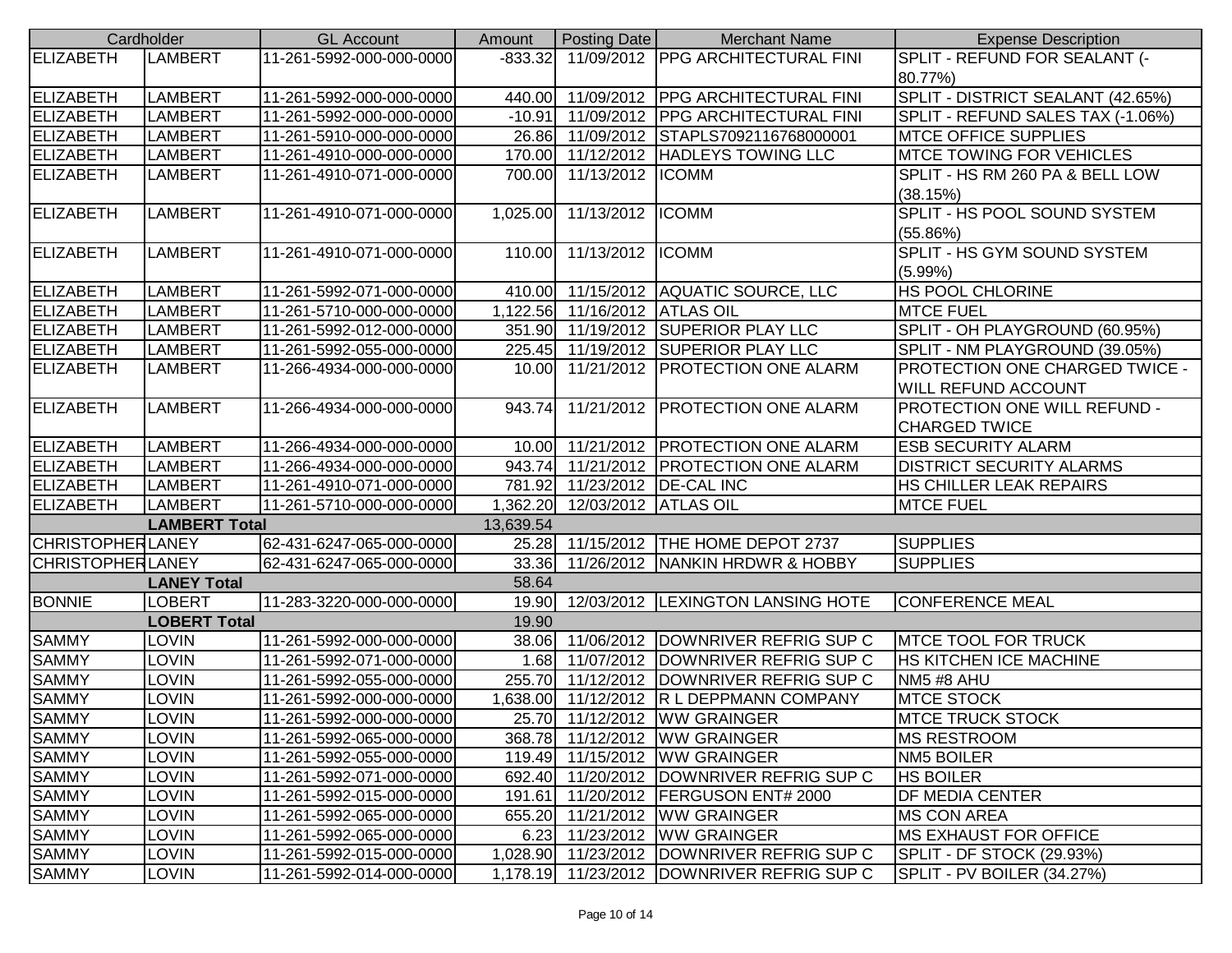|                | Cardholder          | <b>GL Account</b>        | Amount   | Posting Date       | <b>Merchant Name</b>                               | <b>Expense Description</b>        |
|----------------|---------------------|--------------------------|----------|--------------------|----------------------------------------------------|-----------------------------------|
| <b>SAMMY</b>   | <b>LOVIN</b>        | 11-261-5992-000-000-0000 |          |                    | 1,230.66 11/23/2012 DOWNRIVER REFRIG SUP C         | SPLIT - MTCE STOCK (35.8%)        |
| <b>SAMMY</b>   | LOVIN               | 11-261-5992-055-000-0000 |          |                    | 416.40 11/29/2012 DOWNRIVER REFRIG SUP C           | NM5 #8 AHU                        |
| <b>SAMMY</b>   | <b>LOVIN</b>        | 11-261-5992-071-000-0000 | 36.35    |                    | 11/29/2012   DOWNRIVER REFRIG SUP C                | <b>HS FILTER SYSTEM</b>           |
| <b>SAMMY</b>   | <b>LOVIN</b>        | 11-261-5992-071-000-0000 | 279.51   |                    | 11/30/2012   DOWNRIVER REFRIG SUP C                | <b>HS BOILER</b>                  |
| <b>SAMMY</b>   | <b>LOVIN</b>        | 11-261-5992-000-000-0000 | 120.33   |                    | 12/03/2012   WW GRAINGER                           | <b>MTCE TOOL</b>                  |
| <b>SAMMY</b>   | <b>LOVIN</b>        | 11-261-5992-071-000-0000 | 618.71   |                    | 12/04/2012 DOWNRIVER REFRIG SUP C                  | <b>HS BOILER SAFETY VALVE</b>     |
|                | <b>LOVIN Total</b>  |                          | 8,901.90 |                    |                                                    |                                   |
| <b>CORINA</b>  | LUDWIG              | 62-431-6249-065-000-0000 |          |                    | 1,195.15 11/09/2012 HAAN CRAFTS                    | <b>SUPPLIES</b>                   |
| <b>CORINA</b>  | <b>LUDWIG</b>       | 62-431-6249-065-000-0000 | 48.12    |                    | 11/12/2012 SAMSCLUB #6657                          | <b>SUPPLIES</b>                   |
| <b>CORINA</b>  | <b>LUDWIG</b>       | 62-431-6249-065-000-0000 | 76.45    |                    | 11/19/2012   MEIJER INC #122<br>Q <sub>01</sub>    | <b>SUPPLIES</b>                   |
| <b>CORINA</b>  | <b>LUDWIG</b>       | 62-431-6249-065-000-0000 |          |                    | 8.45 11/26/2012 MEIJER INC #122<br>Q <sub>01</sub> | <b>SUPPLIES</b>                   |
| <b>CORINA</b>  | <b>LUDWIG</b>       | 62-431-6249-065-000-0000 | 25.05    |                    | 11/30/2012   MEIJER INC #122<br>Q <sub>01</sub>    | <b>SUPPLIES</b>                   |
|                | <b>LUDWIG Total</b> |                          | 1,353.22 |                    |                                                    |                                   |
| <b>HEATHER</b> | <b>MCKAIG</b>       | 62-431-6146-071-000-0000 | 227.52   |                    | 11/08/2012 SNEDICORS CLEANERS                      | COSTUME CLEANING - FALL PLAY      |
| <b>HEATHER</b> | <b>MCKAIG</b>       | 62-431-6143-071-000-0000 | 9.98     |                    | 11/12/2012 SHEETMUSICPLUS.COM                      | STATE THESPIAN SHEET MUSIC        |
| <b>HEATHER</b> | <b>MCKAIG</b>       | 62-431-6143-071-000-0000 | 13.49    |                    | 11/12/2012   AMAZON.COM                            | <b>STATE THESPIAN SHEET MUSIC</b> |
| <b>HEATHER</b> | <b>MCKAIG</b>       | 11-113-4910-071-026-0000 |          |                    | 42.70 11/19/2012 AMAZON.COM                        | <b>ONE ACT SCRIPTS</b>            |
| <b>HEATHER</b> | <b>MCKAIG</b>       | 11-113-4910-071-026-0000 | 102.48   |                    | 11/19/2012   AMAZON.COM                            | <b>ONE ACT SCRIPTS</b>            |
| <b>HEATHER</b> | <b>MCKAIG</b>       | 11-113-5110-071-026-0000 | 102.48   |                    | 11/19/2012   AMAZON.COM                            | <b>ONE ACT SCRIPTS</b>            |
| <b>HEATHER</b> | <b>MCKAIG</b>       | 11-113-4910-071-026-0000 |          |                    | 8.54 11/21/2012 AMAZON.COM                         | <b>ONE ACT SCRIPTS</b>            |
| <b>HEATHER</b> | <b>MCKAIG</b>       | 62-431-6176-071-000-0000 |          |                    | 242.43 11/21/2012 THE HOME DEPOT 2724              | <b>BUILDING SUPPLIES</b>          |
| <b>HEATHER</b> | <b>MCKAIG</b>       | 62-431-6142-071-000-0000 | 51.97    |                    | 11/27/2012   AMAZON MKTPLACE PMTS                  | <b>ONE ACT SCRIPTS</b>            |
| <b>HEATHER</b> | <b>MCKAIG</b>       | 11-113-5110-071-026-0000 | 104.12   |                    | 11/29/2012   AMAZON.COM                            | <b>ONE ACT SCRIPTS</b>            |
| <b>HEATHER</b> | <b>MCKAIG</b>       | 62-431-6143-071-000-0000 | 114.45   |                    | 12/03/2012 HOLIDAY INNS                            | <b>STATE THESPIAN HOTEL</b>       |
| <b>HEATHER</b> | <b>MCKAIG</b>       | 62-431-6143-071-000-0000 | 114.45   |                    | 12/03/2012 HOLIDAY INNS                            | STATE THESPIAN HOTEL              |
| <b>HEATHER</b> | <b>MCKAIG</b>       | 62-431-6143-071-000-0000 | 114.45   |                    | 12/03/2012 HOLIDAY INNS                            | STATE THESPIAN HOTEL              |
| <b>HEATHER</b> | <b>MCKAIG</b>       | 62-431-6143-071-000-0000 | 3.42     | 12/03/2012         | WALGREENS #5371                                    | STATE THESPIAN PORTFOLIO PHOTOS   |
|                |                     |                          |          |                    |                                                    |                                   |
| <b>HEATHER</b> | <b>MCKAIG</b>       | 62-431-6143-071-000-0000 | 0.32     | 12/03/2012 STAPLES | 00105890                                           | <b>STATE THESPIAN PRINTING</b>    |
| <b>HEATHER</b> | <b>MCKAIG</b>       | 11-113-5110-071-092-0000 | 19.99    | 12/04/2012 TARGET  | 00009225                                           | <b>AIR FILTERS - TRANSMITTER</b>  |
|                | <b>MCKAIG Total</b> |                          | 1,272.79 |                    |                                                    |                                   |
| <b>HELEN</b>   | <b>MILLER</b>       | 62-431-6122-071-000-0000 | 945.28   |                    | 11/12/2012 CUSTOMINK TSHIRTS                       | <b>CHOIR T-SHIRTS</b>             |
| <b>HELEN</b>   | <b>MILLER</b>       | 62-431-6122-071-000-0000 | 72.32    |                    | 11/14/2012 CUSTOMINK TSHIRTS                       | <b>CHOIR T-SHIRTS</b>             |
| <b>HELEN</b>   | <b>MILLER</b>       | 62-431-6186-071-000-0000 | 31.89    | 11/14/2012         | <b>AMAZON MKTPLACE PMTS</b>                        | <b>ST. COUNCIL MUSTACHE</b>       |
|                |                     |                          |          |                    |                                                    | <b>FUNDRAISING PURCHASE</b>       |
| <b>HELEN</b>   | <b>MILLER</b>       | 62-431-6122-071-000-0000 |          | 1.35 11/19/2012    |                                                    | <b>INTERNATIONAL EXCHANGE FOR</b> |
|                |                     |                          |          |                    |                                                    | <b>BOOSEY/CHOIR PURCHASE</b>      |
| <b>HELEN</b>   | <b>MILLER</b>       | 11-113-3220-071-000-0000 | 349.00   | 11/19/2012 SDE INC |                                                    | MI CONF ON DI/HUSS                |
| <b>HELEN</b>   | <b>MILLER</b>       | 11-113-5110-071-051-0000 | 134.57   |                    | 11/19/2012 BOOSEY AND HAWKES                       | <b>CHOIR FULL SCORE</b>           |
| <b>HELEN</b>   | <b>MILLER</b>       | 62-431-6186-071-000-0000 | 79.80    |                    | 11/21/2012   AMAZON MKTPLACE PMTS                  | <b>ST. COUNCIL MUSTACHE</b>       |
|                |                     |                          |          |                    |                                                    | <b>FUNDRAISING PURCHASE</b>       |
| <b>HELEN</b>   | <b>MILLER</b>       | 62-431-6176-071-000-0000 | 492.55   |                    | 11/21/2012 ATS PRINTING                            | <b>CLOTHING FOR INAPPROPRIATE</b> |
|                |                     |                          |          |                    |                                                    | <b>STUDENT ATTIRE TO BE BORR</b>  |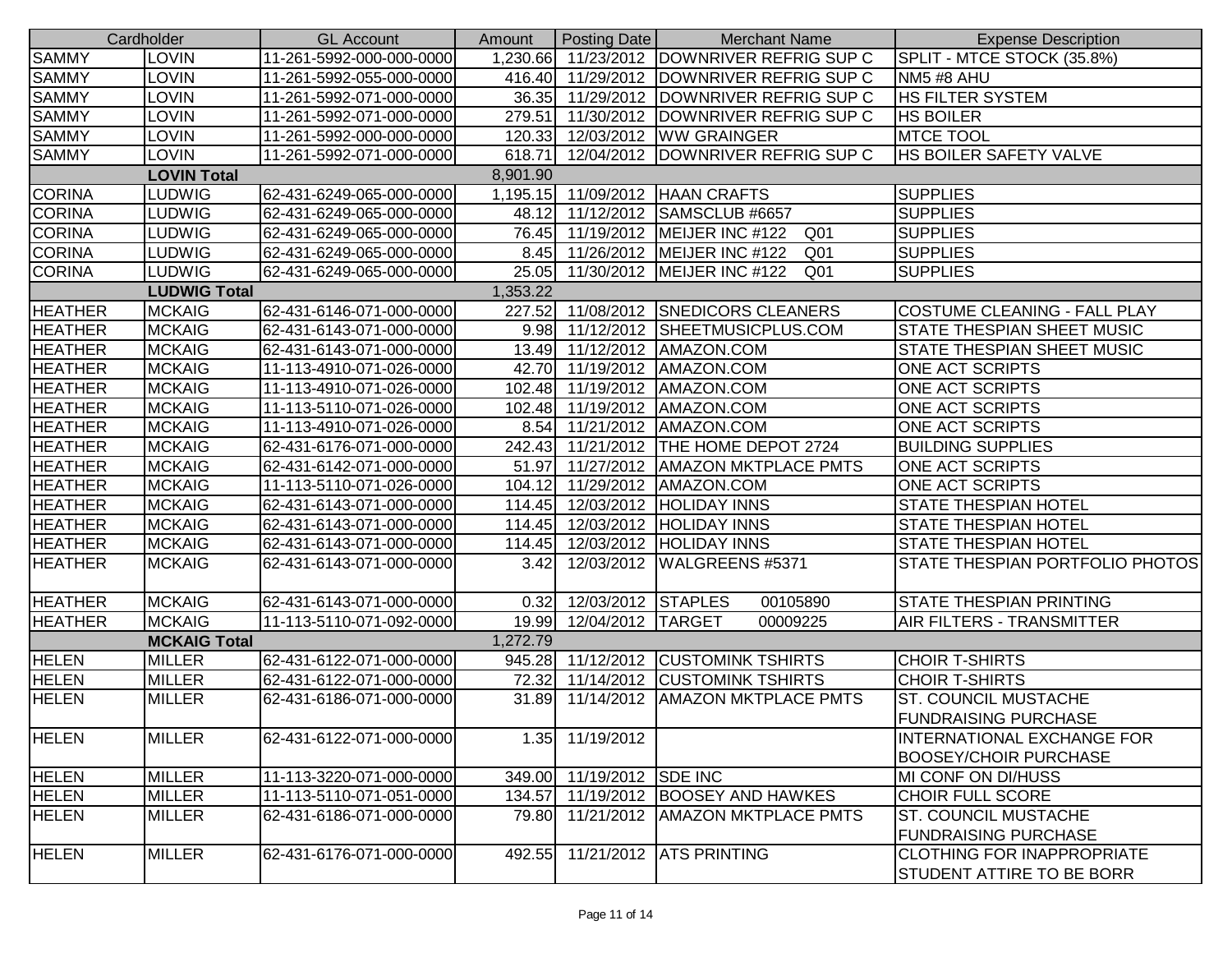|               | Cardholder           | <b>GL Account</b>        | Amount   | Posting Date        | <b>Merchant Name</b>                    | <b>Expense Description</b>                |
|---------------|----------------------|--------------------------|----------|---------------------|-----------------------------------------|-------------------------------------------|
| <b>HELEN</b>  | <b>MILLER</b>        | 62-431-6176-071-000-0000 |          |                     | 97.00 11/29/2012 ATS PRINTING           | DOUBLE CHARGE FOR BANNER,                 |
|               |                      |                          |          |                     |                                         | <b>REFUND BELOW</b>                       |
| <b>HELEN</b>  | <b>MILLER</b>        | 62-431-6176-071-000-0000 |          |                     | 97.00 11/29/2012 ATS PRINTING           | <b>CAFETERIA RULES BANNER</b>             |
| <b>HELEN</b>  | <b>MILLER</b>        | 11-249-5999-071-000-0000 |          |                     | 8.98 11/30/2012 MEIJER INC #122<br>Q01  | MIRRORS FOR COMMENCEMENT CAP              |
|               |                      |                          |          |                     |                                         | & GOWN PREP                               |
| <b>HELEN</b>  | <b>MILLER</b>        | 62-431-6275-071-000-0000 | 30.00    |                     | 12/03/2012   PANERA BREAD #667          | <b>BUILDING SUB HOLIDAY GIFT CARD (3)</b> |
|               |                      |                          |          |                     |                                         |                                           |
| <b>HELEN</b>  | <b>MILLER</b>        | 62-431-6275-071-000-0000 | 75.00    | 12/03/2012   TARGET | 00014654                                | CO-OP HOLIDAY GIFT CARDS (3)              |
| <b>HELEN</b>  | <b>MILLER</b>        | 62-431-6176-071-000-0000 | $-97.00$ |                     | 12/04/2012 ATS PRINTING                 | <b>REFUND FOR BANNER DOUBLE</b>           |
|               |                      |                          |          |                     |                                         | <b>CHARGE</b>                             |
| <b>HELEN</b>  | <b>MILLER</b>        | 62-431-6275-071-000-0000 | 43.89    | 12/04/2012 TARGET   | 00014654                                | POINSETTIAS FOR OFFICE                    |
|               | <b>MILLER Total</b>  |                          | 2,361.63 |                     |                                         |                                           |
| <b>GAIL</b>   | <b>OCONNOR</b>       | 11-118-5110-000-952-0000 |          |                     | 43.88 11/07/2012 STAPLS7091963183000003 | <b>TEACH TEST</b>                         |
| <b>GAIL</b>   | <b>OCONNOR</b>       | 11-118-5110-000-952-0000 | 45.51    |                     | 11/07/2012 STAPLS7091963183000002       | <b>TEACH TEST</b>                         |
| <b>GAIL</b>   | <b>OCONNOR</b>       | 11-118-5110-000-952-0000 | 113.95   |                     | 11/07/2012 STAPLS7091963183000001       | <b>TEACH TEST SUPPLIES</b>                |
| <b>GAIL</b>   | <b>OCONNOR</b>       | 11-351-5110-000-953-0000 |          |                     | 222.66 11/14/2012 SSI*SCHOOL SPECIALTY  | <b>CARE TEACH TEST</b>                    |
| GAIL          | <b>OCONNOR</b>       | 11-118-5110-000-952-0000 |          |                     | 59.89 11/16/2012 ORIENTAL TRADING CO    | <b>PRESCHOOL TEACH TEST</b>               |
| <b>GAIL</b>   | <b>OCONNOR</b>       | 11-118-5110-000-952-0000 |          |                     | 96.99 11/19/2012 ORIENTAL TRADING CO    | <b>TEACH TEST ALL DAY</b>                 |
| <b>GAIL</b>   | <b>OCONNOR</b>       | 11-118-5110-000-951-0000 |          |                     | 211.00 11/27/2012 SSI*SCHOOL SPECIALTY  | <b>TEACH TEST</b>                         |
| <b>GAIL</b>   | <b>OCONNOR</b>       | 11-118-5110-000-951-0000 |          |                     | 46.05 11/27/2012 SSI*SCHOOL SPECIALTY   | <b>TEACH TEST SHEILA</b>                  |
| <b>GAIL</b>   | <b>OCONNOR</b>       | 11-118-5110-000-952-0000 |          |                     | 10.20 12/03/2012 STAPLS7092911254000005 | TEACH TEST ALL DAY                        |
| GAIL          | <b>OCONNOR</b>       | 11-118-5110-000-952-0000 | 28.26    |                     | 12/03/2012 STAPLS7092911254000004       | <b>TEACH TEST</b>                         |
| <b>GAIL</b>   | <b>OCONNOR</b>       | 11-118-5110-000-952-0000 | 50.49    |                     | 12/03/2012 STAPLS7092911254000003       | <b>TEACH TEST</b>                         |
| <b>GAIL</b>   | <b>OCONNOR</b>       | 11-118-5110-000-952-0000 | 87.67    |                     | 12/03/2012 STAPLS7092911254000002       | TEACH TEST ALL DAY                        |
| <b>GAIL</b>   | <b>OCONNOR</b>       | 11-118-5110-000-952-0000 | 104.25   |                     | 12/03/2012 STAPLS7092911254000001       | TEACH TEAST                               |
|               | <b>OCONNOR Total</b> |                          | 1,120.80 |                     |                                         |                                           |
| <b>PAMELA</b> | QUITIQUIT            | 62-431-6701-012-000-0000 |          |                     | -0.36 11/16/2012 BARNES&NOBLE*COM       | <b>SALES TAX REFUND</b>                   |
| <b>PAMELA</b> | QUITIQUIT            | 62-431-6701-012-000-0000 |          |                     | -1.08 11/16/2012 BARNES&NOBLE*COM       | <b>SALES TAX REFUND</b>                   |
| <b>PAMELA</b> | <b>QUITIQUIT</b>     | 62-431-6701-012-000-0000 |          |                     | -1.35 11/16/2012 BARNES&NOBLE*COM       | <b>SALES TAX REFUND</b>                   |
| <b>PAMELA</b> | <b>QUITIQUIT</b>     | 62-431-6701-012-000-0000 | $-0.42$  |                     | 11/16/2012 BARNES&NOBLE*COM             | <b>SALES TAX REFUND</b>                   |
| <b>PAMELA</b> | QUITIQUIT            | 62-431-6701-012-000-0000 | $-0.91$  |                     | 11/16/2012 BARNES&NOBLE*COM             | <b>SALES TAX REFUND</b>                   |
| PAMELA        | QUITIQUIT            | 62-431-6701-012-000-0000 | $-0.36$  |                     | 11/16/2012 BARNES&NOBLE*COM             | <b>SALES TAX REFUND</b>                   |
| <b>PAMELA</b> | QUITIQUIT            | 62-431-6701-012-000-0000 | $-0.91$  |                     | 11/16/2012 BARNES&NOBLE*COM             | <b>SALES TAX REFUND</b>                   |
| <b>PAMELA</b> | QUITIQUIT            | 62-431-6701-012-000-0000 | $-4.03$  |                     | 11/16/2012 BARNES&NOBLE*COM             | <b>SALES TAX REFUND</b>                   |
| <b>PAMELA</b> | QUITIQUIT            | 62-431-6701-012-000-0000 |          |                     | -5.39 11/16/2012 BARNES&NOBLE*COM       | <b>SALES TAX REFUND</b>                   |
| <b>PAMELA</b> | QUITIQUIT            | 62-431-6701-012-000-0000 |          |                     | -0.72 11/16/2012 BARNES&NOBLE*COM       | <b>SALES TAX REFUND</b>                   |
| <b>PAMELA</b> | QUITIQUIT            | 62-431-6701-012-000-0000 | $-3.25$  |                     | 11/16/2012 BARNES&NOBLE*COM             | <b>SALES TAX REFUND</b>                   |
| <b>PAMELA</b> | QUITIQUIT            | 62-431-6701-012-000-0000 |          |                     | -0.62 11/16/2012 BARNES&NOBLE*COM       | <b>SALES TAX REFUND</b>                   |
| <b>PAMELA</b> | QUITIQUIT            | 62-431-6701-012-000-0000 | $-0.72$  |                     | 11/16/2012   BARNES&NOBLE*COM           | <b>SALES TAX REFUND</b>                   |
| <b>PAMELA</b> | QUITIQUIT            | 62-431-6701-012-000-0000 | $-4.22$  |                     | 11/16/2012   BARNES&NOBLE*COM           | <b>SALES TAX REFUND</b>                   |
| <b>PAMELA</b> | QUITIQUIT            | 62-431-6701-012-000-0000 | $-2.74$  |                     | 11/16/2012 BARNES&NOBLE*COM             | <b>SALES TAX REFUND</b>                   |
| <b>PAMELA</b> | QUITIQUIT            | 62-431-6701-012-000-0000 | $-0.91$  |                     | 11/16/2012 BARNES&NOBLE*COM             | <b>SALES TAX REFUND</b>                   |
| <b>PAMELA</b> | QUITIQUIT            | 62-431-6701-012-000-0000 | $-3.97$  |                     | 11/16/2012 BARNES&NOBLE*COM             | <b>SALES TAX REFUND</b>                   |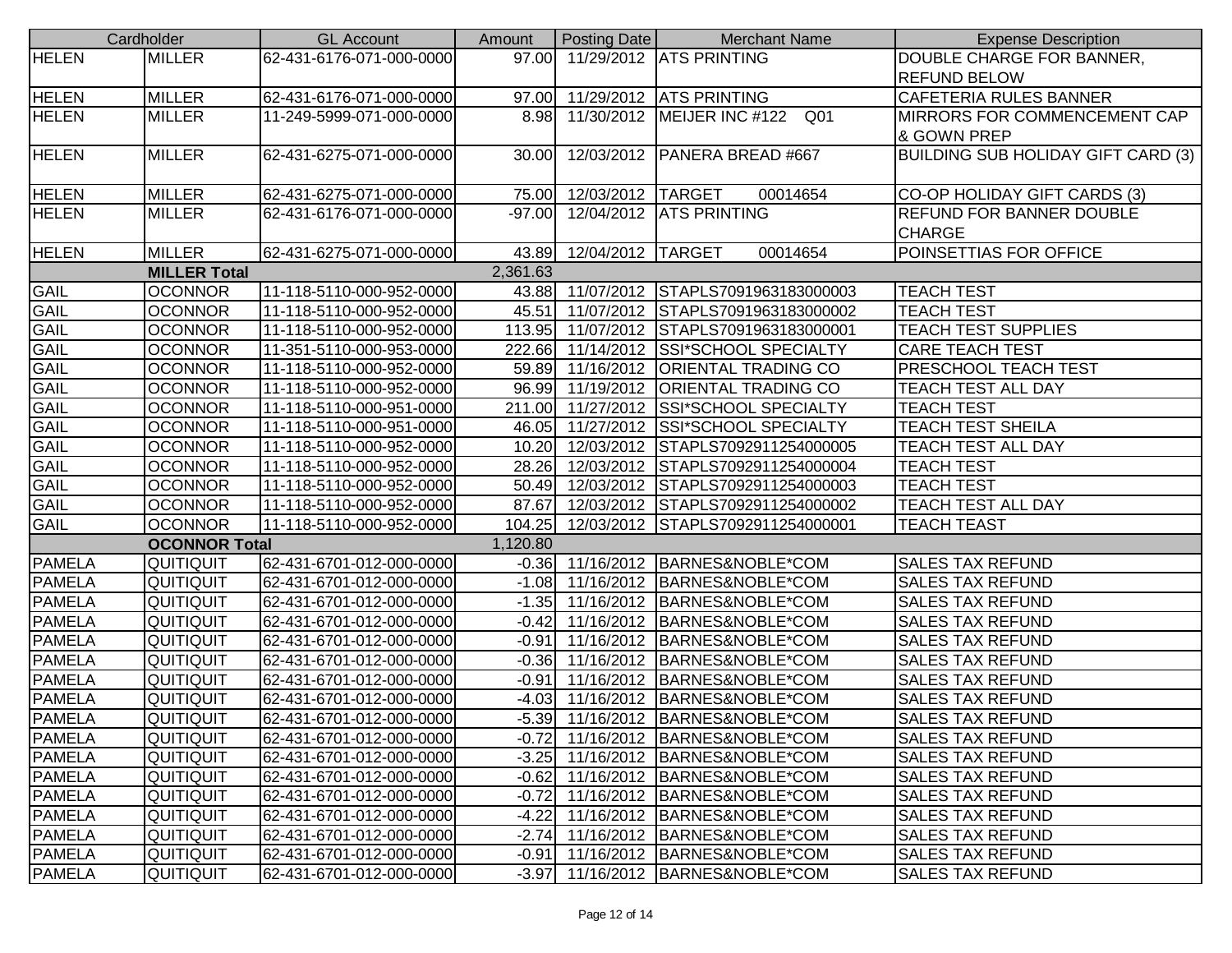| Cardholder             |                        | <b>GL Account</b>        | Amount   | Posting Date                | <b>Merchant Name</b>                    | <b>Expense Description</b>                                       |
|------------------------|------------------------|--------------------------|----------|-----------------------------|-----------------------------------------|------------------------------------------------------------------|
| <b>PAMELA</b>          | <b>QUITIQUIT</b>       | 62-431-6701-012-000-0000 |          |                             | -1.80 11/16/2012 BARNES&NOBLE*COM       | <b>SALES TAX REFUND</b>                                          |
| <b>PAMELA</b>          | QUITIQUIT              | 62-431-6701-012-000-0000 | $-1.83$  |                             | 11/16/2012 BARNES&NOBLE*COM             | <b>SALES TAX REFUND</b>                                          |
| <b>PAMELA</b>          | QUITIQUIT              | 62-431-6701-012-000-0000 |          |                             | -0.90 11/16/2012 BARNES&NOBLE*COM       | <b>SALES TAX REFUND</b>                                          |
| <b>PAMELA</b>          | <b>QUITIQUIT</b>       | 62-431-6701-012-000-0000 |          |                             | -19.49 11/16/2012 BARNES&NOBLE*COM      | <b>SALES TAX REFUND</b>                                          |
| <b>PAMELA</b>          | QUITIQUIT              | 62-431-6701-012-000-0000 |          |                             | -12.80 11/16/2012 BARNES&NOBLE*COM      | <b>SALES TAX REFUND</b>                                          |
| <b>PAMELA</b>          | QUITIQUIT              | 62-431-6701-012-000-0000 | $-21.68$ |                             | 11/16/2012 BARNES&NOBLE*COM             | <b>SALES TAX REFUND</b>                                          |
|                        | <b>QUITIQUIT Total</b> |                          | $-90.46$ |                             |                                         |                                                                  |
| <b>SANDRA</b>          | <b>RODRIGUEZ</b>       | 62-431-6275-013-000-0000 | 751.98   |                             | 12/04/2012 SSI*SCHOOL SPECIALTY         | TRASH RECEPTABLES FOR C.A.R.E.                                   |
|                        |                        |                          |          |                             |                                         | DOORWAY AND ONE FOR S                                            |
| <b>RODRIGUEZ Total</b> |                        |                          | 751.98   |                             |                                         |                                                                  |
| <b>STEPHANIE</b>       | <b>SCHRINER</b>        | 11-221-3220-000-419-0000 |          | 93.13 11/26/2012 TARGET     | 00008722                                | SUPPLIES FOR ADVANCED VISIT                                      |
|                        | <b>SCHRINER Total</b>  |                          | 93.13    |                             |                                         |                                                                  |
| KATHLEEN               | <b>SHPAKOFF</b>        | 11-351-5110-000-953-0000 |          |                             | 30.00 11/09/2012 APPELBAUM TRAINING INS | <b>TEACHING SUPPLIES</b>                                         |
|                        | <b>SHPAKOFF Total</b>  |                          | 30.00    |                             |                                         |                                                                  |
| CAROL                  | <b>SPRYS</b>           | 62-431-6104-061-000-0000 |          |                             | 56.83 11/08/2012 KROGER #632            | <b>SUPPLIES FOR OFFICE</b>                                       |
| <b>CAROL</b>           | <b>SPRYS</b>           | 11-293-5910-000-000-0000 |          |                             | 38.40 11/08/2012 STAPLS7092019834000001 | <b>OFFICE SUPPLIES</b>                                           |
| CAROL                  | <b>SPRYS</b>           | 62-431-6104-061-000-0000 | 11.88    |                             | 11/13/2012   THE HOME DEPOT 2762        | <b>SUPPORTS FOR TRAINING ROOM</b>                                |
|                        |                        |                          |          |                             |                                         | <b>WATER CONTAINER SHELF</b>                                     |
| CAROL                  | <b>SPRYS</b>           | 11-293-5910-000-000-0000 | 108.94   |                             | 11/28/2012   PAPER DIRECT               | <b>CERTIFICATE PAPER</b>                                         |
| CAROL                  | <b>SPRYS</b>           | 62-431-6104-061-000-0000 | 39.72    |                             | 11/28/2012 SAMSCLUB #6657               | WATER AND SODA FOR OFFICE                                        |
| CAROL                  | <b>SPRYS</b>           | 11-293-5910-000-000-0000 | 29.00    |                             | 11/28/2012 STAPLS7092745627000001       | <b>FILE LABELS</b>                                               |
| CAROL                  | <b>SPRYS</b>           | 62-431-6104-061-000-0000 | 23.42    |                             | 11/28/2012   THE HOME DEPOT 2737        | HARDWARE FOR PORTABLE BASKETS                                    |
|                        |                        |                          |          |                             |                                         | IN FIELDHOUSE                                                    |
| CAROL                  | <b>SPRYS</b>           | 62-431-6104-061-000-0000 | 129.46   |                             | 12/03/2012   DOMINO'S 1010              | <b>MEALS FOR OFFICIALS WORKING</b>                               |
|                        |                        |                          |          |                             |                                         | CHEER TOURNAMENT AT HS                                           |
| <b>CAROL</b>           | <b>SPRYS</b>           | 62-431-6104-061-000-0000 | 91.66    |                             | 12/03/2012 SAMSCLUB #6657               | <b>OFFICE SUPPLIES</b>                                           |
| <b>CAROL</b>           | <b>SPRYS</b>           | 62-431-6104-061-000-0000 | 46.38    |                             | 12/03/2012   WM SUPERCENTER#5893        | COFFEE AND SODA- OFFICE AND                                      |
|                        |                        |                          |          |                             |                                         | <b>TOURNAMENT</b>                                                |
|                        | <b>SPRYS Total</b>     |                          | 575.69   |                             |                                         |                                                                  |
| <b>CYNTHIA</b>         | <b>VALENTINE</b>       | 11-271-6610-000-000-0000 |          |                             | 900.00 11/12/2012 USEDRADIOCO           | <b>RADIOS</b>                                                    |
| <b>CYNTHIA</b>         | <b>VALENTINE</b>       | 11-271-6610-000-000-0000 | 788.00   |                             | 11/16/2012   USEDRADIOCO                | <b>RADIOS</b>                                                    |
| <b>CYNTHIA</b>         | <b>VALENTINE</b>       | 11-271-6610-000-000-0000 | 360.00   |                             | 12/03/2012   USEDRADIOCO                | <b>RADIOS</b>                                                    |
|                        | <b>VALENTINE Total</b> |                          | 2,048.00 |                             |                                         |                                                                  |
| <b>ANGELA</b>          | <b>VAUGHAN</b>         | 11-282-5990-000-000-0000 | 276.00   |                             | 11/15/2012 STANDARD CHAIR OF GARD       | <b>BOARD RETIREMENT RECOGNITION:</b>                             |
|                        |                        |                          |          |                             |                                         | <b>HERITAGE LAMP</b>                                             |
| <b>ANGELA</b>          | <b>VAUGHAN</b>         | 11-232-3220-000-000-0000 | 332.96   |                             |                                         | 11/19/2012 AMWAY GRAND PLAZA HOTE   MEMSPA CONFERENCE: HOTEL AND |
|                        |                        |                          |          |                             |                                         | <b>PARKING</b>                                                   |
| <b>ANGELA</b>          | <b>VAUGHAN</b>         | 11-232-3220-000-000-0000 |          | 12.07 11/19/2012 THE B.O.B. |                                         | CONFERENCE DINNER MEETING                                        |
|                        | <b>VAUGHAN Total</b>   |                          | 621.03   |                             |                                         |                                                                  |
| KIMBERLEY              | <b>WARREN</b>          | 11-111-5110-015-025-0000 | 85.82    |                             |                                         | 11/29/2012   REI*GREENWOODHEINEMANN BOOKS FOR PROFESSIONAL STAFF |
|                        | <b>WARREN Total</b>    |                          | 85.82    |                             |                                         |                                                                  |
| <b>RONALD</b>          | <b>WEBBER</b>          | 11-221-3220-000-411-0000 |          |                             | 9.00 11/08/2012 PARKING EP/PS           | <b>CONFERENCE RELATED FEES</b>                                   |
| <b>RONALD</b>          | <b>WEBBER</b>          | 11-221-5990-000-411-0000 | 24.15    |                             | 11/19/2012 MONROE BAKERY                | <b>INTERSCHOOL COUNCIL MEETING</b>                               |